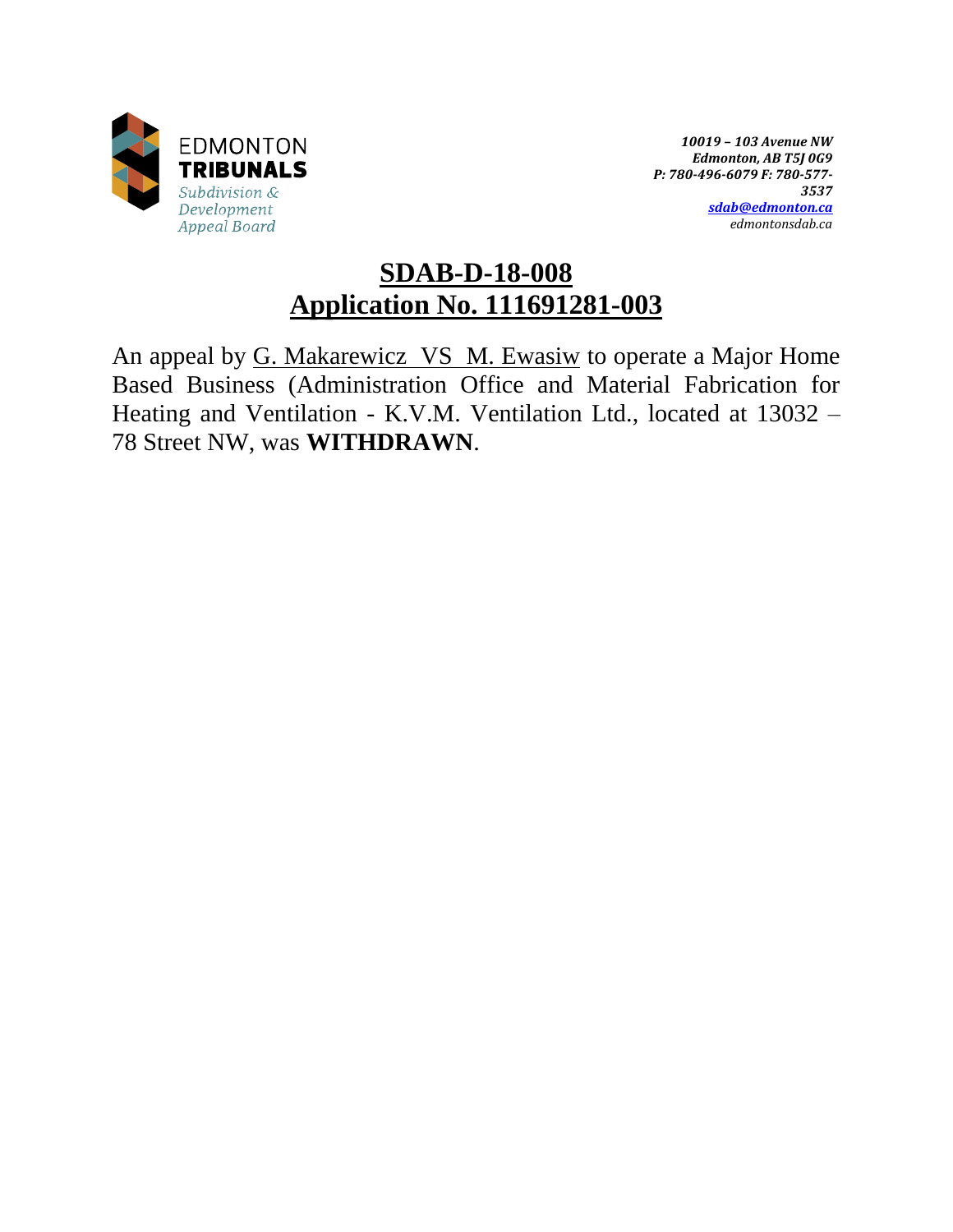

Date: February 2, 2018 Project Number: 256822775-001 File Number: SDAB-D-18-009

# **Notice of Decision**

[1] On January 18, 2018, the Subdivision and Development Appeal Board (the "Board") heard an appeal that was filed on **December 18, 2017**. The appeal concerned the decision of the Development Authority, issued on December 1, 2017, to approve the following development:

> **Construct a Single Detached House with Fireplace, Basement Development (Not to be used as an additional Dwelling), rear uncovered deck (4.01 metres by 3.96 metres), rear covered deck (4.52 metres by 3.05 metres), 2nd floor balcony (1.52 metres by 4.52 metres) and Rooftop Terrace**

- [2] The Development Permit states that the subject property is on Plan 2630KS Blk 4 Lot 30, located at 14023 - 91A Avenue NW, within the RF1 Single Detached Residential Zone. The Mature Neighbourhood Overlay applies to the subject property.
- [3] The following documents were received prior to the hearing and form part of the record:
	- Copy of the Development Permit application with attachments, proposed plans, and the approved Development Permit;
	- The Development Officer's written submissions;
	- The Appellant's written submissions; and
	- The Respondent's written submissions.
- [4] The following exhibits were presented during the hearing and form part of the record:
	- Exhibit  $A V$ ideos from Appellant (on memory stick)
	- Exhibit B Summary of Appellant's Submission
	- Exhibit  $C Map$  of Mature Trees in Neighbourhood submitted by the Respondent
	- $\bullet$  Exhibit D Photograph submitted by the Respondent
	- Exhibit  $E -$ Photographs submitted by the Respondent
	- $\bullet$  Exhibit F Photographs submitted by the Respondent
	- Exhibit  $G$  Tree report submitted by the Respondent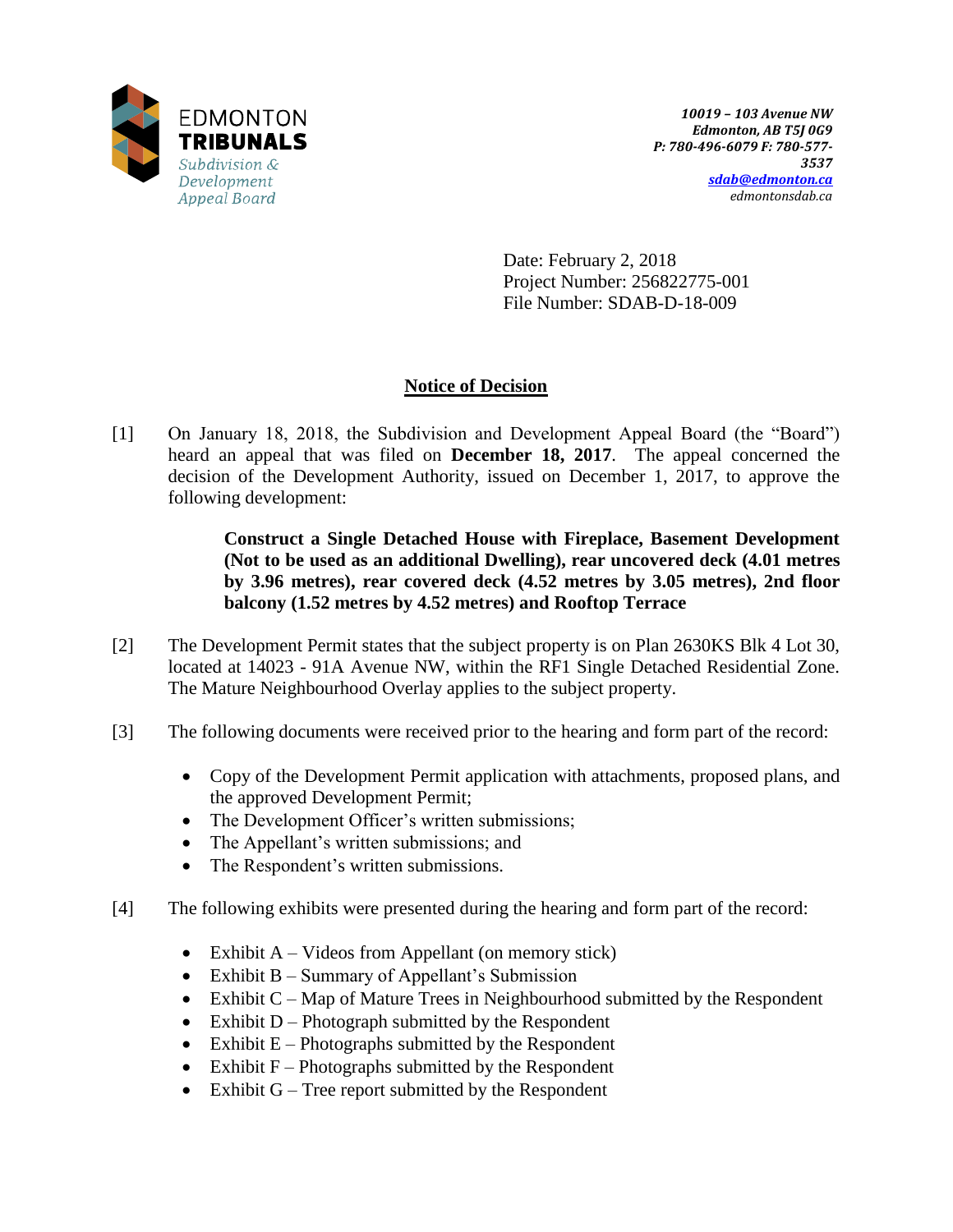- $\bullet$  Exhibit H Photograph submitted by the Appellant
- $\bullet$  Exhibit I Email submitted by the Appellant
- $\bullet$  Exhibit J Photograph submitted by the Appellant

## **Preliminary Matters**

- [5] At the outset of the appeal hearing, the Presiding Officer confirmed with the parties in attendance that there was no opposition to the composition of the panel.
- [6] The Presiding Officer outlined how the hearing would be conducted, including the order of appearance of parties, and no opposition was noted.
- [7] The appeal was filed on time, in accordance with Section 686 of the *Municipal Government Act*, RSA 2000, c M-26 (the "*Municipal Government Act*").

### **Summary of Hearing**

*i) Position of Mr. Wakefield, Legal Counsel for the Appellants, Ms. Ryan and Mr. York*

### Mr. Wakefield

- [8] Mr. Wakefield indicated Page 15 of the Agenda should state that a Single Detached House is a Permitted Use in the RF1 Single Detached Residential Zone.
- [9] Ms. Ryan and Mr. York are the neighbours immediately north of the subject Site.
- [10] Mr. Wakefield referred the Board to his written submissions.
- [11] He referred to a map showing the title lot of Ms. Ryan and Mr. York's property (TAB 22).
- [12] He referred to the development permit application for the proposed development, dated July 7, 2017 (TAB 1).
- [13] He referred to a development permit application that references Lot 30B, which does not exist as it is not currently registered (TAB 2).
- [14] He referred to a Land Title Search for Lot 30 showing that the lot is not registered to the numbered company but in the names of the two Respondents (TAB 3).
- [15] He referred to proposed plans and drawings that refer to Lot 30 and Lot 30B (TAB 4).
- [16] He referred to an email he received from a Land Titles Agent dated January 11, 2018 indicating that there is an existing land title for Lot 30 but not for Lots 30A or 30B (TAB 21). He stated that there is a subdivision application for Lot 30B but it is not registered.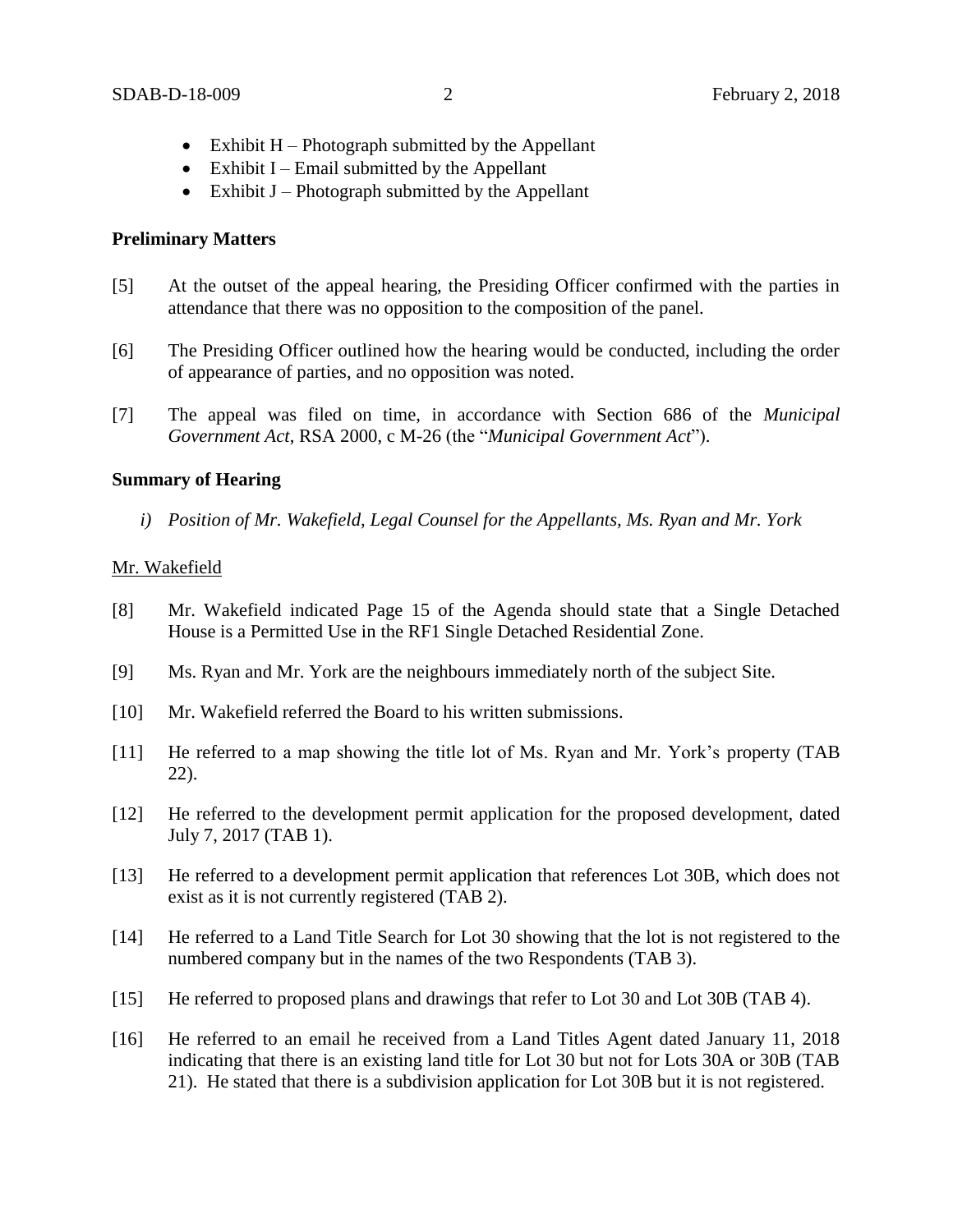- [17] He referred to Section 13.2 of the *Edmonton Zoning Bylaw* that states:
	- 1. The applicant shall submit the appropriate application form fully and accurately completed in accordance with the following requirements.
		- a. the municipal address of land and buildings presently occupying the Site, if any;
		- b. a legal description of the land on which the proposed development is to occur, by lot, block, subdivision and registered plan numbers;
		- c. the applicant's name, address, interest in the land, and confirmation of the owner's authorization to apply for the Development Permit;
		- d. a detailed Site plan, showing the location of the proposed development relative to the boundaries of the Site;
		- e. description of the work to be performed.
- [18] He referred to a Memorandum from Sustainable Development that refers to the proposed development outlining development permit conditions (TAB 5).
- [19] In July 2017, an application was made for Lot 30 but was not approved because front access is no longer permitted. The developer made a new application on November 30, 2017 with a legal description that does not exist. In his opinion, there is not a valid development permit until the subdivision plan is registered.

## Ms. Ryan

- [20] Ms. Ryan stated that they have lived in the area since April 2005 with their four children.
- [21] She requested information from the City regarding the adjacent property to be subdivided.
- [22] She referred to the document that she had sent to the City regarding the subdivision that outlined her concerns regarding the survey for the subject Site. The document referenced 50 to 60 large evergreen trees. She would like an accurate survey done to determine the actual property line and the location of the trees (TAB 7).
- [23] The trees along the property line were jointly maintained and they provided landscaping to the driveway of the previous owners' property.
- [24] She referred to photographs of their property, the subject Site, and an aerial photograph showing the mature trees along the joining property line (TAB 8).
- [25] The neighbour on the other side of the subject Site provided their concerns regarding the proposed development (TAB 7).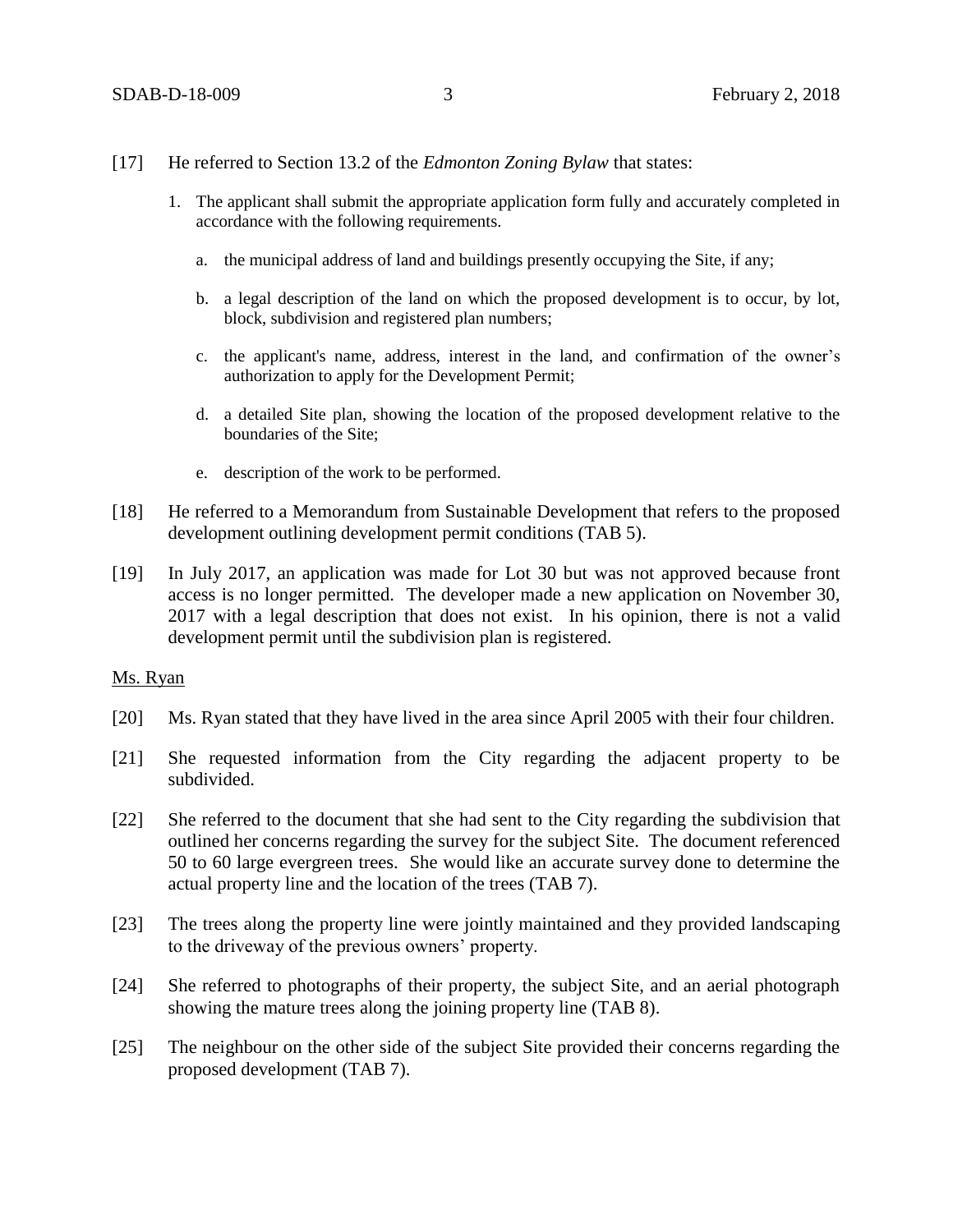- [26] She stated that there are Bylaw provisions that vegetation on adjacent lots need to be considered.
- [27] On October 20, 2017, workers were cutting down trees overhanging their back yard that were presumably on the adjacent property. She does not have a Real Property Report showing the location of the trees between the two properties. There is a fence between the two properties with trees on both sides of the fence.
- [28] She referred to a photograph showing a person on a ladder cutting down trees on their property to which they did not consent.
- [29] In November, the Respondents informed them that work taking place on the subject Site was damaging their fence. The Respondents indicated that they would be willing to replace their fence. The builder agreed to build a new fence not the property owner.
- [30] She was not certain if the company would pay for the full fence and does not want a chain link fence. She was informed that the fence was old and needed repair. However, she feels the fence was damaged by the construction work.
- [31] She referred to a photograph taken November 6, 2017 showing the fence line between the two properties and a large amount of vegetation that was removed. However, she could not confirm if the fence line is more on her property or the adjacent property.
- [32] The demolition permit issued was for the building and not the vegetation on the property. She had been assured that there would be no risk to the trees on her property. There is a provision in the *Edmonton Zoning Bylaw* for the removal of vegetation on a property. She was told that the proposed development was at the demolition stage and a permit was not required for tree removal. The Respondent informed her that the fence is considered to be the property line. She has not seen a survey showing where the property line is.
- [33] She referred to an email asking the Respondent for the Real Property Report and the plans which she did not receive. They were unable agree to a place or date to meet to discuss the proposed development (TAB 9).
- [34] She was informed that the property was owned by Urban Core Luxury Homes Inc. but she believes that is not correct.
- [35] On December 8, 2017, she spoke to the Development Officer about the initial development permit application, who indicated that they have been working with the Respondents for some time as there were several issues with the proposed development. She received an email on December 9, 2017 asking for a meeting with the Respondents but she was not able to attend the meeting.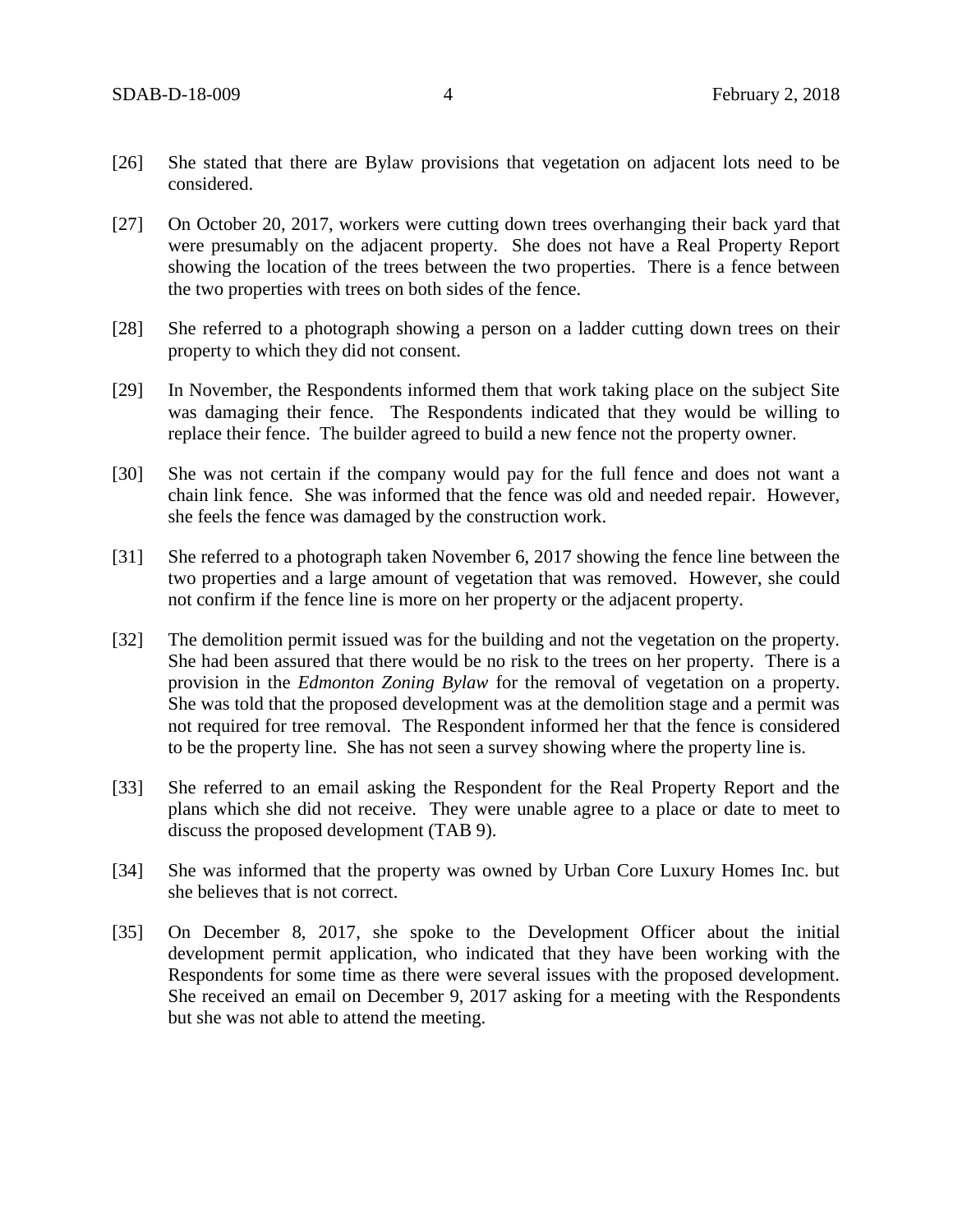- [36] The Respondents told Ms. Ryan that the seven trees were on the subject Site. They stated that the first four trees on the site could be preserved but digging on the property would damage the other three trees. She sent an email to the Respondent indicating that she has an issue with any trees being damaged.
- [37] She referred to a video that her husband took of the trees that were being cut down after the appeal was filed (Exhibit A).
- [38] She indicated to the Respondent through an email that she would be in contact with the Development Officer to have the plans forwarded to her. The Respondent informed her that she needed to review the plans personally and they could not be sent to her.
- [39] She was able to review the plans which did not show the impact of the infill development on either Lot 30 or the adjacent property.
- [40] She referred to the revised drawing that indicates there is one deciduous tree. However, there are several trees on the property which should be outlined on the survey (TAB 4).
- [41] With an infill development, trees should be preserved in a mature neighbourhood. That is what makes a property mature.
- [42] She referred to TAB 8 showing a large deciduous tree and TAB 18 shows the tree that has since been removed.
- [43] The initial plans show that the garage was going to abut their property line, but that has been changed.
- [44] The Lot Grading Plan shows the house and the garage that abuts their property line (TAB 4, Page 7). The location of the garage has been moved to the other side of the property (TAB 4, Page 5). In her opinion, all the trees at the back of the building did not need to be removed.
- [45] In her opinion, revising the proposed plans with the removal of the trees will have a major negative impact on their property.
- [46] She referred to a photograph from 2006 showing trees on Lot 30 that are overhanging the fence into her back yard and the following photograph showing that the trees had been removed (TAB 18, Page 12 and 13).
- [47] She wanted to review the survey and plans showing the location of the trees prior to the removal of any foliage but she was not provided with that information. The Respondent indicated that they would like to show her around the property rather than meet at an office.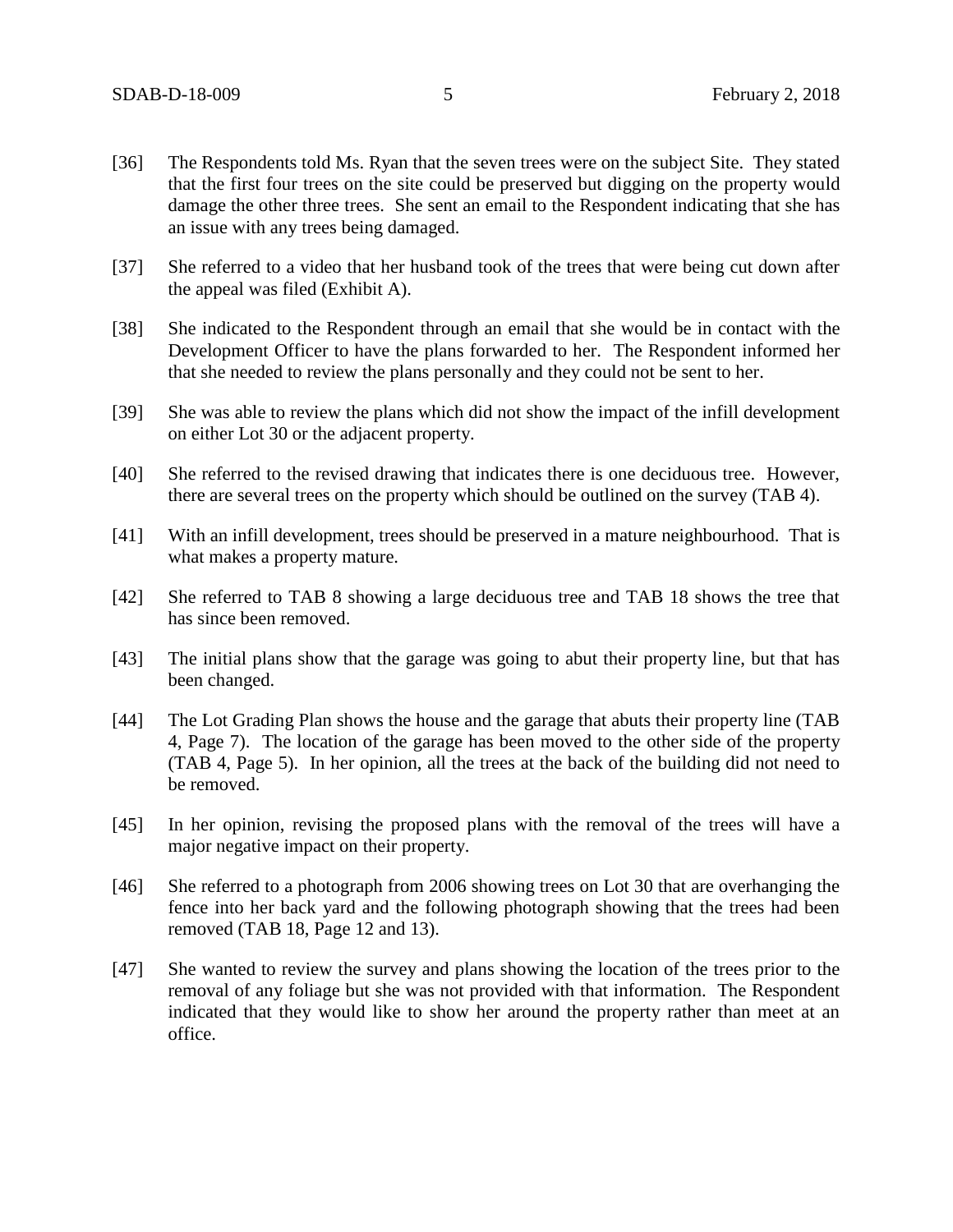- [48] She referred to the approved development permit and read the rights to the appeal and that the permit is not valid until the appeal period has expired (TAB 1). She referred to a letter from the Subdivision and Development Appeal Board that was also sent to the Respondent indicating that the permit is suspended until the final outcome of the appeal (TAB 6). The Respondent continued to do work at the subject Site.
- [49] She referred to a Corporate Registration System Search showing it was the numbered company that owned Lot 30 (TAB 6, Page 3).
- [50] Ms. Ryan and Mr. Wakefield referred to and read Section 17.1(1)(a) and (b) of the *Edmonton Zoning Bylaw* (TAB 10).
- [51] She contacted an arborist and received a report dated January 12, 2018 and photographs outlining the condition of the trees and how they would be impacted by the proposed development (TAB 19).
- [52] She contacted Bylaw Enforcement regarding the continuation of the construction on the site and the removal of the trees. She was told to contact the City Police.
- [53] Once the appeal was filed, she was able to access information from the SDAB on-line system to locate the additional information she had been requesting.
- [54] With regard to the Setback, she stated that the development will be set further ahead from their house. She is concerned that the Setback was calculated incorrectly and the foundation was poured incorrectly (TAB 4).
- [55] She referred to the Lot Grading Plan and stated that she did not receive any information regarding the plan until she was able to access it on the SDAB online system (TAB 4, Page 7). The plans show how much further forward the proposed house will be from their house. The plan shows the trees as they are on the sidewalk but this is incorrect. In her opinion, the lot line is also incorrect.
- [56] The proposed house will have windows that face their property and will overlook into their living room, the master bathroom and the master bedroom. In her opinion, the windows on the second storey will overlook her patio and back yard. This will impact privacy in her yard and house.

#### Mr. Wakefield

[57] Mr. Wakefield stated that TABs 1 to 5 deal with the absence of title for the subject Site. TAB 3 shows the Land Title Certificate and that the registered owner is not the numbered company. TAB 3, Page 3 shows a subdivision plan for the lots.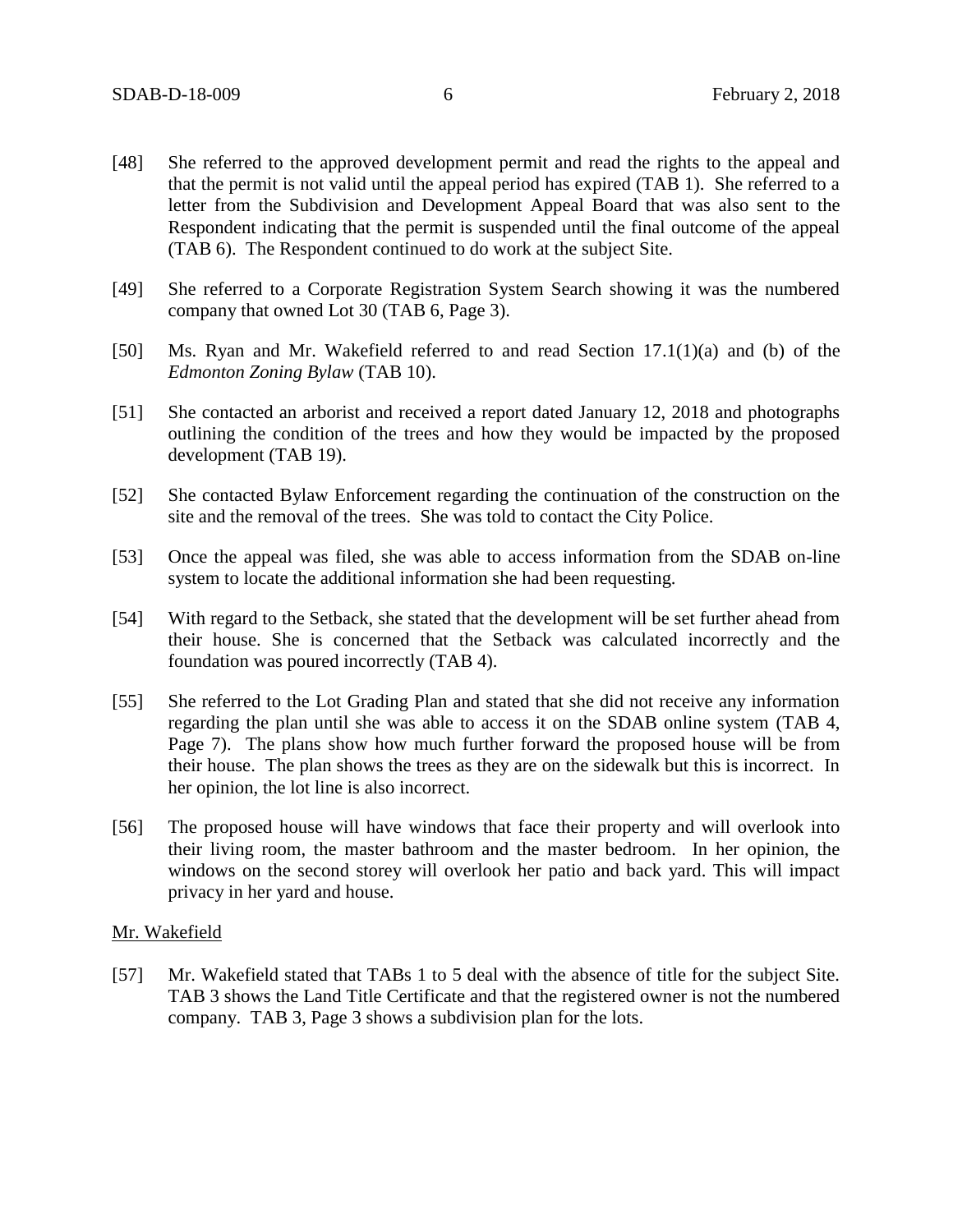- [58] He referred to the blockface plan showing Lot 30B as the subject Site, which does not exist (TAB 4, Page 1). The Plan shows the trees on the city boulevard that were to be preserved (TAB 4, Page 2). TAB 4, Page 3 and 4, refer to the design of the house and the landscaping requirements.
- [59] Other than the trees on the boulevard that were to be preserved, the plans do not indicate other vegetation on either Lot 30 or 31.
- [60] He referred to Sections 11.1, 11.2(1)(f), 11.3, 11.4, and 11.4(1)(c) of the *Edmonton Zoning Bylaw* which outline the Development Officer's duties and which he thought were disregarded in several instances. (TAB 10).
- [61] He stated that the proposed development does not comply with all the regulations of the Bylaw and the Mature Neighbourhood Overlay which makes the proposed Development a Discretionary Use and should only be approved if all of the regulations are met including community consultations.
- [62] He referred to Section 17 and stated that the developer trespassed on Ms. Ryan and Mr. York's property and they did not wait until the appeal period was over to proceed with construction on the property (TAB 10).
- [63] He referred to Section 55 of the *Edmonton Zoning Bylaw*. The City sets out goals for Landscaping and the photographs submitted show that the trees have been impacted. Section 55.2(1)(c) states, Landscaping Requirements for Low Density Residential Developments:

….all applications for a Development Permit listed in subsection 55.2(1) shall include a Site plan that identifies:

- i. the number, type and approximate size of existing trees and shrubs;
- ii. trees and shrubs proposed for preservation;
- iii. the number, type and approximate size of proposed trees and shrubs; and
- iv. proposed ground cover.
- [64] Mr. Wakefield stated that a Landscaping Plan has not been provided and no evidence submitted indicating that the Development Officer varied the landscaping.
- [65] In his opinion, if there was a plan for trees, many of the existing trees would not have to have been removed. The removal of these trees will have a negative impact on the Appellant's property.
- [66] The Development Officer should have contacted the City Forestry Department with regard to the mature trees on the subject Site.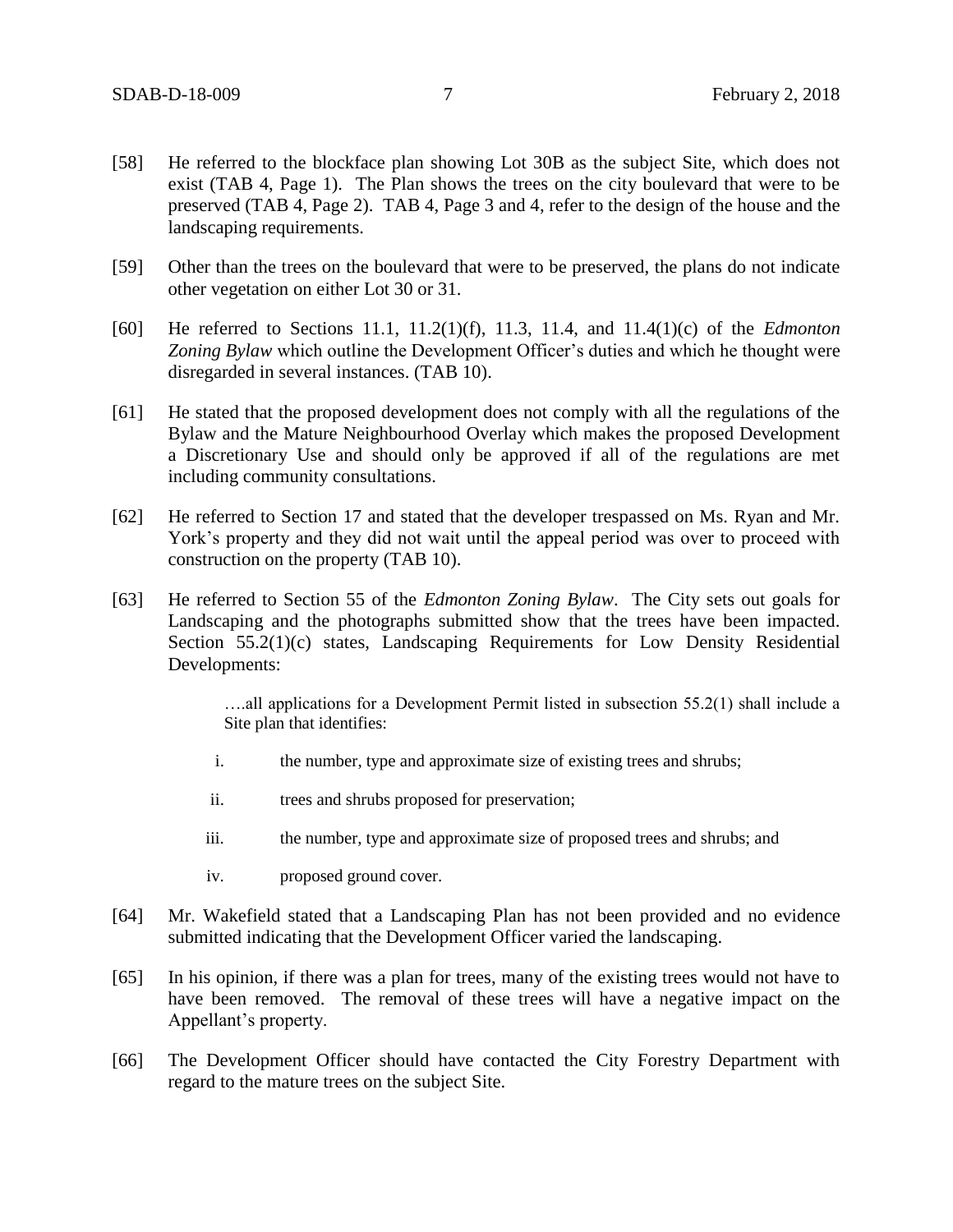- [67] He agreed that there is no appeal to a Permitted Use if the proposed development complies with the regulations in the *Edmonton Zoning Bylaw*.
- [68] He referred to the location of the garage and referenced Section 687 of the *Municipal Government Act* related to the Board's Authority (TAB 12).
- [69] He referred to a previous Board Decision (File No. DAB/93-462) where landscaping was a large part of that proposed development. In this Decision, the Board conditioned that the approved permit required new mature trees to be planted (TAB 14).
- [70] He referred to the Mature Neighbourhood Overlay in Section 814 of the *Edmonton Zoning Bylaw* which states:

The purpose of this Overlay is to ensure that new low density development in Edmonton's mature residential neighbourhoods is sensitive in scale to existing development, maintains the traditional character and pedestrian-friendly design of the streetscape, ensures privacy and sunlight penetration on adjacent properties and provides opportunity for discussion between applicants and neighbouring affected parties when a development proposes to vary the Overlay regulations.

- [71] In his opinion, the Development Officer does not have the discretion to disregard that requirement.
- [72] He referred to Section 814.3(4) which states where a structure is two or more Storeys and an interior Side Setback is less than 2.0 metres, the applicant shall provide information regarding the location of windows and Amenity Areas on Abutting properties, and the windows of the proposed development shall be located to minimize overlook into Abutting properties or the development shall incorporate design techniques such as, but not limited to, incorporating vegetative Privacy Screening, translucent window treatment or raised windows to minimize overlook into Abutting properties, to the satisfaction of the Development Officer.
- [73] There is no evidence that any information was given about the location of the windows of the proposed development. In his opinion, with the vegetation removed, the windows will negatively impact the Appellants' property.
- [74] The Respondent has not contacted the affected parties or the Community League.
- [75] He referred to the Court of Appeal Case *Thomas* v *Edmonton (City)*, 2016 ABCA 57. The *Thomas* decision and the appeal on the subject Site are the same (TAB 15). Paragraph 25 outlines Section 814.1 General Purpose. Paragraph 26 outlines that the Alberta Legislature has conferred statutory variance powers to the Board and the Board does not have the jurisdiction to waive Community Consultation. This case was referred back to the Board.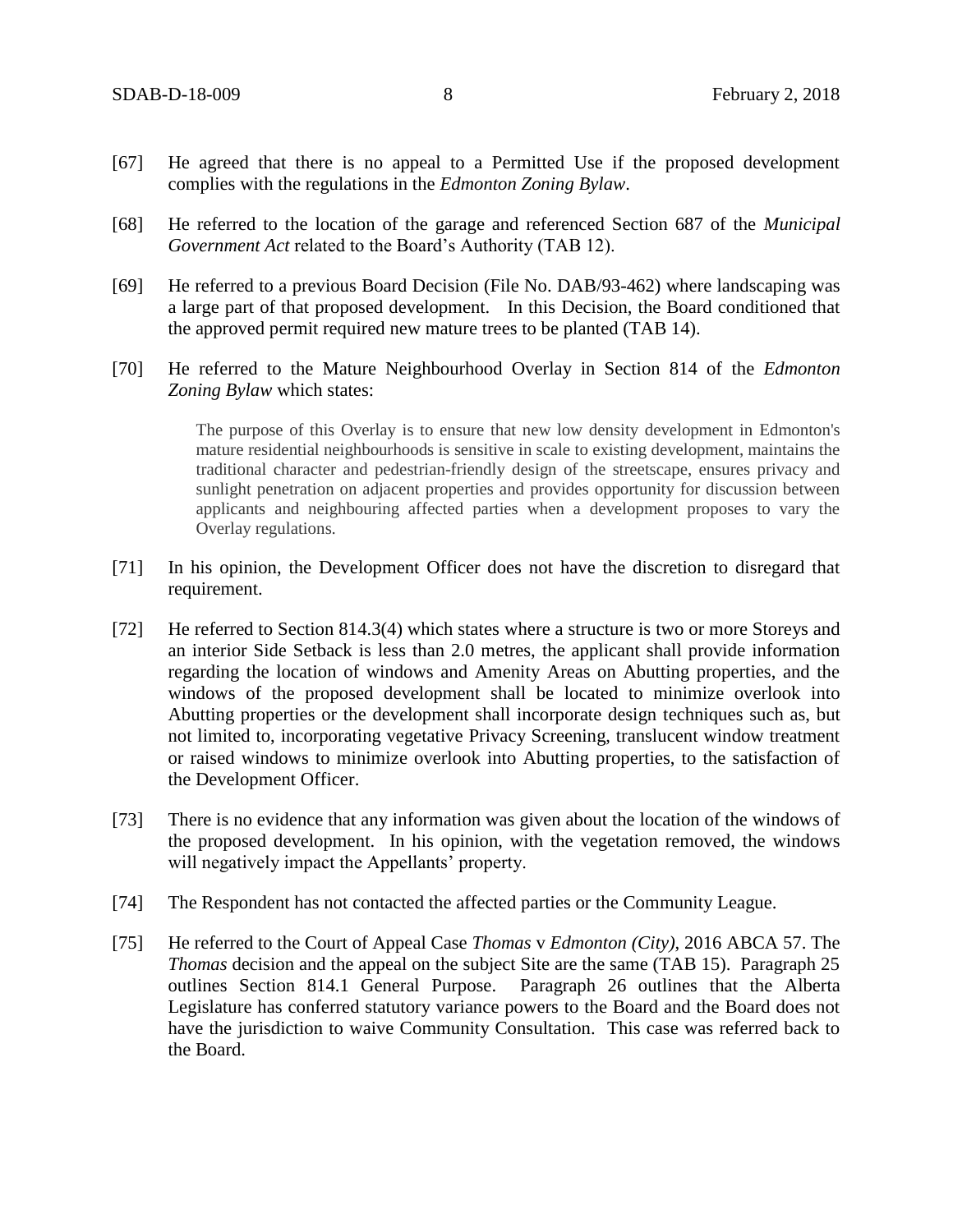- [76] He referred to the Court of Appeal decision, *Garneau Community League* v *Edmonton (City),* 2017 ABCA 374. Here the Court found that the Side Setbacks were incorrect and that the Development Officer failed to follow the direction of City Council and the Board does not have the authority to waive this (TAB 16, Paragraph 22 and 23).
- [77] In *Bell* v *Edmonton Subdivision and Development Appeal Board*, 2017 ABCA 354, the Court of Appeal found that privacy is an issue. The removal of the trees has negatively affected the privacy on the Appellant's property. TAB 8 of his submission shows the mature trees. The Board needs to look at the Community Consultation and the Mature Neighbourhood Overlay. In his opinion, the appeal should be allowed and the Respondent should replace the trees that were removed.
- [78] Upon questioning from the Board, Mr. Wakefield confirmed that under Section 687(3), a Permitted development must be fully compliant for the appeal to fail. He believes the proposed development requires a variance. Those required variances are summarized in Exhibit B and supported by the evidence previously submitted.
- [79] The Board directed the parties to the most recent version of the Mature Neighbourhood Overlay.
- [80] Mr. Wakefield does not believe Section 814.3(8) was properly considered by the developer or Development Officer.
- [81] Even if the Rooftop Terrace fully complies with the *Edmonton Zoning Bylaw*, Mr. Wakefield does not believe it complies with privacy requirements as set out in the Mature Neighbourhood Overlay. In *Bell* v *City of Edmonton Subdivision and Development Appeal Board and City of Edmonton*, 2017 ABCA 354, the Court of Appeal, in a Permission to Appeal only decision, stressed the importance of privacy.
	- *ii) Position of the Development Officer, Mr. Langille*
- [82] The Development Officer stated that the subdivision has been approved and endorsed by the City. The only issue is that it is not registered. Thus, he could not approve a second house on the lot.
- [83] Landscaping and fence disputes are civil issues. The Development Officer had suggested to the Appellant to call the police non-emergency line because they are not regulated under the *Edmonton Zoning Bylaw*.
- [84] The protection of the boulevard tree is not part of Development Permit conditions. It would be dealt with under the curb crossing permit. Any damage to the tree would be dealt with under that permit and not this application.
- [85] In considering the blockface measurements, he relied upon a registered Land Surveyor document. He is entitled to assume it to be accurate. Any discrepancies may be by virtue of the tools used.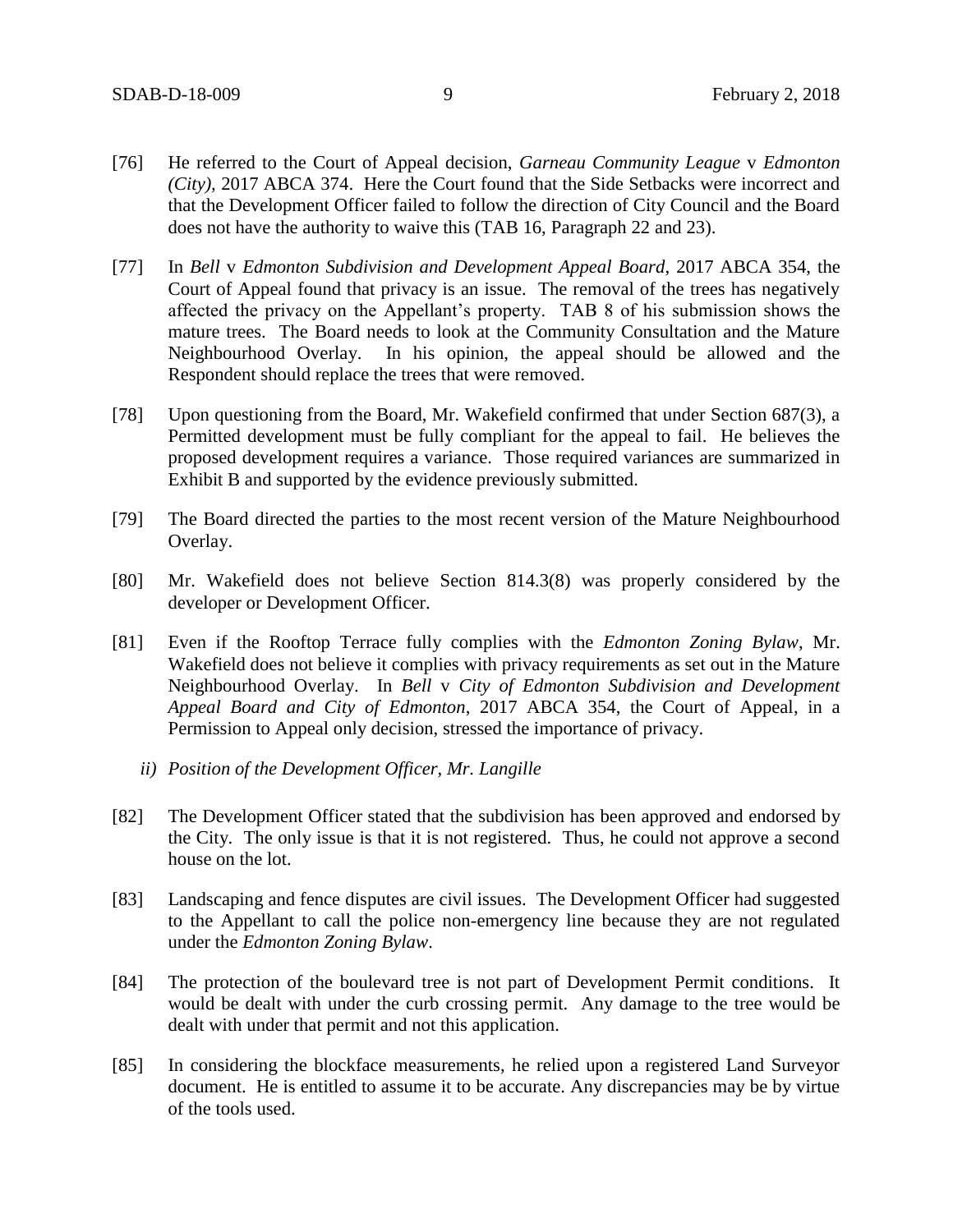- [86] With regards to not providing plans, the City is prohibited in doing so by virtue of FOIP. The Appellant has a right to look at the exterior plans, but not floor plans. The opportunity was extended to the Appellant.
- [87] Section 55.4 of the *Edmonton Zoning Bylaw* does not apply as this project is not any of the following: Multi-unit Project Development; Residential Related Use Class under Section 7.3(9); Commercial Use Class; Industrial Use Class; Basic Services Use Class; Community, Educational, Recreational Use Class; or Cultural Service Use Class.
- [88] Mr. Langille does not feel there is a direct window conflict. There is a sufficient separation distance between the locations of windows. Section 814.3(8) speaks to reducing overlook, not eliminating it. The Applicant has done this in this case.
- [89] On the back portion of the house, the windows are minimal and privacy screening is provided.
- [90] The Rooftop Terrence does not require any variances. Noise disputes are regulated under a different bylaw.
- [91] With regards to the General Purpose of the Mature Neighbourhood Overlay, all the provisions of the Overlay have been complied with. They have removed the existing front access. The neighbourhood has seen other new development.
- [92] The proposed development is not an uncommon design and it is not out of character with neighbourhood or streetscape.
- [93] The Appellant has not proven their case and the appeal should be dismissed.
- [94] The Board asked the Development Officer to clarify how he calculated the setbacks. Amendments were made to the *Edmonton Zoning Bylaw* in September 2017 and setbacks are now calculated differently. Specifically, with regards to the front setback, he needs to only consider the setbacks on abutting lots and not the entire blockface. There are no variances required to the front, back or side setbacks.
	- *iii) Position of the Respondents, Mr. Gylander and Mr. Ahlskog*
- [95] The Respondents plan to live in this home and their goal is be part of community. They respect the existing vegetation and this is part of why they love the community.
- [96] They hired Pals Geomatics to properly stake the property. The only vegetation touched was on the Respondents' property.
- [97] The Appellant had requested plans and real property reports many times. However, it does not show the location of any trees, so they would have no significance. They requested several times that the Appellant meet on site with them to review the pins and try to come up with solutions as neighbours.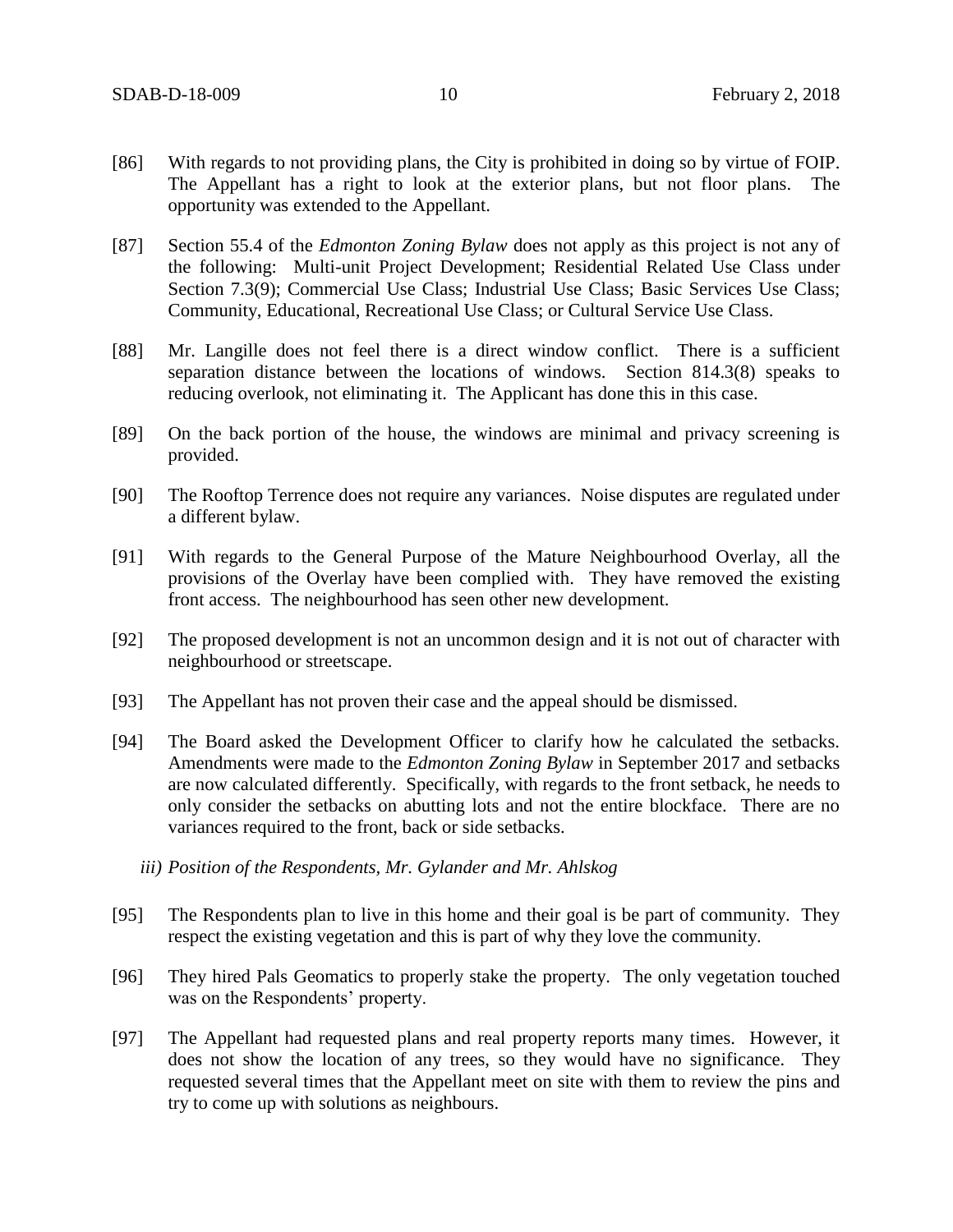- [98] The deciduous tree on the front of the boulevard was removed by the city because it contained fungus.
- [99] They had originally spent 6 months designing their plans to meet the regulations of the Mature Neighbourhood Overlay. This project consisted of an attached garage because the Overlay previously allowed it. A couple of months later, amendments were made that no longer allowed front attached garages and they were forced to change that plan.
- [100] The property had a significant number of overgrown unhealthy trees. Prior to demolishing the home, they completed the removal of dangerous vegetation, around the end of October. They were very pleased to be able to keep several trees. They still have more vegetation than most on the block except for the Appellant who has similar amounts. They submitted a diagram of the blockface listing all trees, marked Exhibit C.
- [101] They submitted Exhibit D to show that some of the trees lean over their property.
- [102] The previous home had not been lived in for some time. The trees had grown onto the rooftop of the existing home and the root structure was causing problems for the foundation. Whether the development is approved or not, the trees would not be retained. They would be forced to remove roots on that part of the site.
- [103] One tree leaned over more than the rest. They had an arborist assess the situation. All the trees on the northern lot line imposed risk and one was in particularly bad shape. They submitted the report, marked Exhibit G.
- [104] On December 1, they were granted a Class A Development Permit. They saw the appeal period was 14 days. They waited until the  $15<sup>th</sup>$  to start construction. However, leading up to December 15, they knew trees were an issue and had to be trimmed.
- [105] Numerous emails were sent between the parties to try to arrange a meeting. On six separate occasions, the Appellants requested the plans and real property report. However, the plans are copyrighted and the real property report does not show the location of the trees.
- [106] They know they can only trim trees on their property. The row of trees is still there post trimming as shown in Exhibit E. They trimmed the minimal amount to move forward. They will able to save some trees.
- [107] On December 22 when they received notice of the appeal, they ceased construction. They allowed trades to remove forms. They tarped off the property and installed heaters to prevent damage to the foundation.
- [108] The Appellant made arguments that they are developers only there to maximize profit. This is not case as they are going to be living in the community.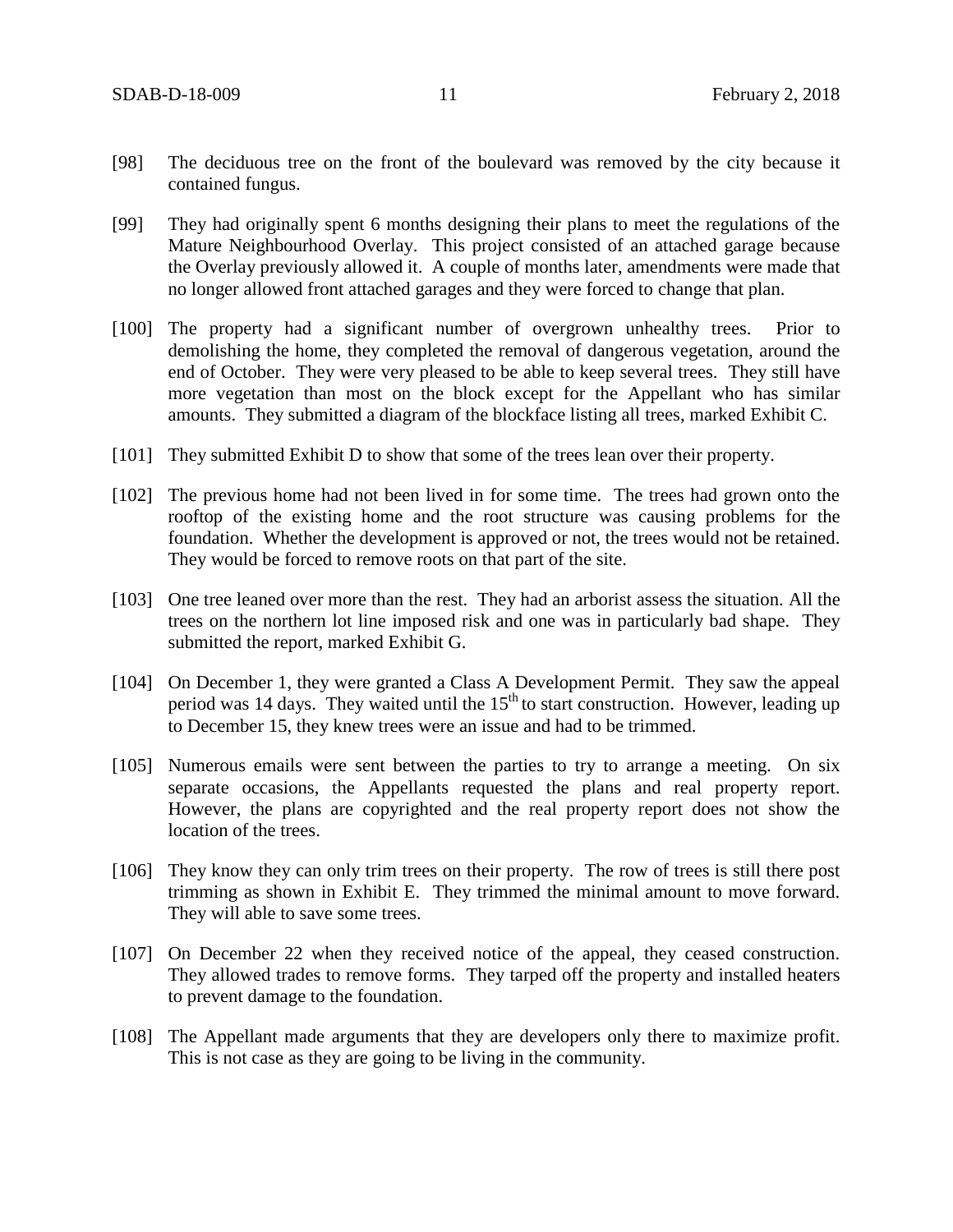- [109] The Appellant only expressed concerns regarding the trees and when they received the appeal documents earlier in the week, they were made aware of other concerns.
- [110] They have tried to supply documents to prove that the home is properly placed. They supplied the surveyor's letter prepared for the hearing. The surveyor also agreed to come to speak to the Board, but they were not sure if this was allowed.
- [111] They relied on the City interpretation on using the block face plan.
- [112] The subject property is a pie-shaped lot that gets wider in the rear. It is in their best interests to position the house as far back as possible.
- [113] They have spent thousands of dollars in added costs and it has been extremely stressful. They will be neighbours soon. They are still willing to meet, but can no longer hold up the building process. If the Board finds the development requires no variances, the house is properly positioned, and they have not trimmed outside their property, then they should be allowed to continue building their home.
- [114] They do have a plan for replanting and, as indicated previously, they were able to save many of the trees. They only removed vegetation because of overgrowth. They plan on planting a row of aspens between the two houses.
- [115] This process has taken several months and they did not try to push anything through.
- [116] They submitted Exhibit F, pictures showing that there are no privacy concerns. There are no windows on the side of the Appellant's property facing the subject property. Their intention is having a private Rooftop Terrace, they do not want to see the neighbours or have the neighbours seeing them. The Rooftop Terrace is stepbacked appropriately.
- [117] They confirmed the February 2017 survey was not part of their company and perhaps that company had been retained by the City.
- [118] The trees were planted so long ago that the roots were growing into the foundation of the house on the property when they purchased it. The inspection report found the foundation was leaking. Those trees would have to be dealt with. If the previous house remained, machinery would have been needed to dig out roots, which may not have fully dealt with the situation. This would have been extremely difficult to do because of the close proximity of the house to the trees.
- [119] They were asked to clarify why the application was for lot 30 B versus lot 30. When they originally purchased the lot, they were instructed to apply for a permit prior to subdivision, so that the subdivision could be processed at the same time as the Development Permit. This would save them a couple of months. The only thing they could not do was apply for a development permit for a second house. They relied on the City's representations.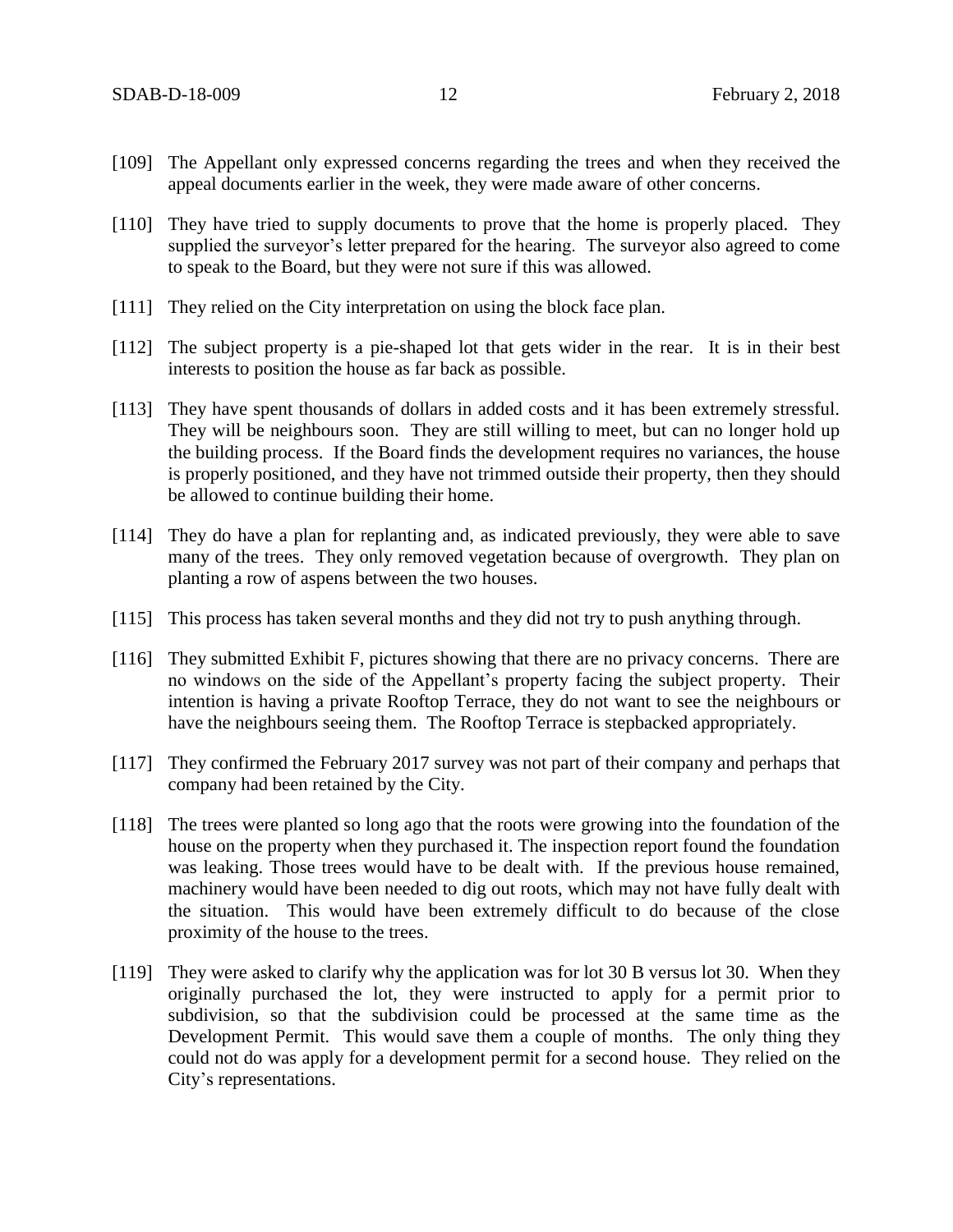- [120] With regards to the location of the side windows, they were required to submit documents, showing the Appellant's windows, so the Development Officer could take that into account. They referred the Board to Exhibit F.
- [121] With regard to Landscaping, they tried to keep as much vegetation as possible. They are even shaping the rear deck around a retained tree at the back. They also need to cut vegetation to allow for the penetration of sunlight for new vegetation to grow.
- [122] The Respondents were asked to describe the siting of the proposed development. Their development will be in front of the Appellant's house. But the Appellant does have a portion of the development that juts out. The portion on the other adjacent side of the proposed development is significantly closer to the front property line. Their property is in between two neighbors. They are further back from the front property line than the adjacent house to the south but closer than the Appellant's home. The fronts of the houses are on a curve. The placement looks proportional to the eye.
- [123] The row of trees on the Appellant's lot allows a breakup and goes almost to the boulevard.
	- *vi) Adjournment Request*
- [124] Prior to the Rebuttal, the Appellant requested an adjournment to have time to review the documentation presented to the Board by the Respondents, which consists primarily of sets of photographs and a letter from an arborist. The Appellant cited the Principles of Natural Justice and procedural fairness to contend that a refusal would be prejudicial to the Appellant as not having the opportunity to review the documents so as to fully present their case. The Appellant has a right to be heard.
- [125] The Respondents argued against an adjournment citing the additional costs added to their substantial investment in the property as well as carrying costs leading up to and during the hearing. They were granted a Class A Permit. They have a right to a timely decision and the avoidance of an unreasonable delay.
- [126] The Board deliberated to determine how to balance the Appellant's rights against those of the Respondent's.
- [127] Following deliberations, the Board proposed a 1-week adjournment, feeling that this would balance both party's rights after considering the extent of additional information submitted and the prejudice alleged by each party.
- [128] The Appellant did not agree to a 1-week adjournment. They requested a 2-week adjournment which the Board denied. The Board deemed that a 2-week adjournment was unreasonable prejudice against the Respondents and that the Appellant would have adequate time for preparations within the time allowed as the additional evidence was primarily a set of photographs and one letter.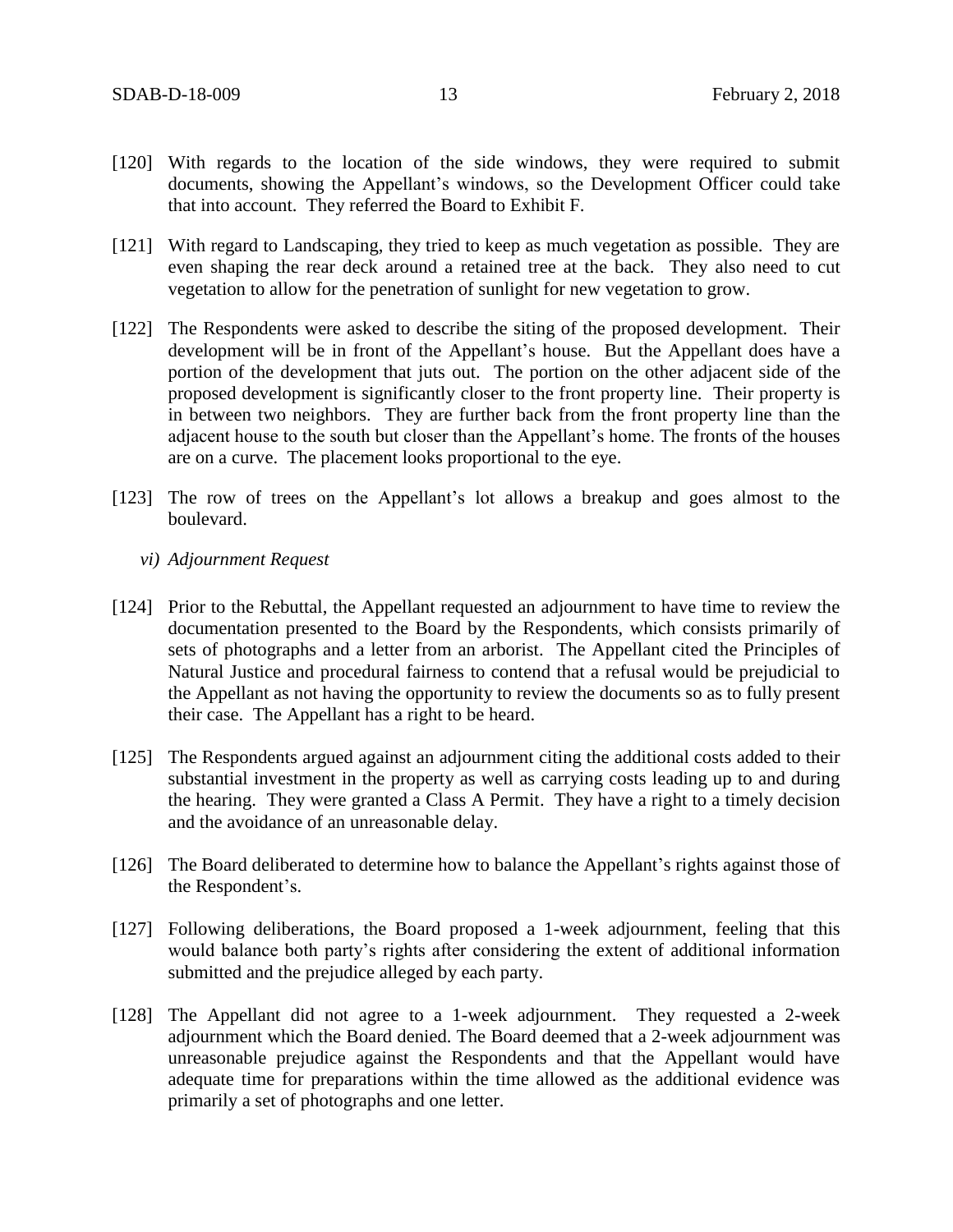- [129] The Appellant chose to proceed with the Rebuttal at this point but wanted to register their protest for doing so.
- [130] In the Board's opinion the prejudice suffered by the Appellant was reasonable. They were offered a 1-week adjournment which they refused. The Board also felt that more than a 1-week adjournment would be undue prejudice for the Respondent.
- [131] Also, the Board noted that the extra materials that were introduced by the Respondent consisted primarily of sets of photographs and one letter from an arborist which would not demand an extensive adjournment.
- [132] Both the Appellant and the Respondent had submitted letters from arborists. The issues discussed by both the arborists are not relevant to the Board's determination under Section 685(3) of the *Municipal Government Act*. The Board placed minimal weight on either of them in considering the merits of this case.
	- *v) Rebuttal of the Appellant*
- [133] Ms. Ryan stated that she would like a professional arborist to review the letter from the arborist submitted by the Respondent.
- [134] She contacted Mr. Davies from Arbor-Pro Tree Consulting who stated in his report that the roots of a blue spruce tree will not affect a house foundation.
- [135] She stated that she sent an email to the Board Office for further information but did not receive a response, marked Exhibit I.
- [136] She was willing to meet with the Development Officer, Mr. Langille, but they could not agree to a time that worked for both of them.
- [137] She spoke to Mr. Langille about the date of the Development Permit and the different letters that were sent to property owners. She wanted to ensure that the appeal was filed on time.
- [138] She contacted the Respondents once she filed the appeal and they continued to proceed with construction.
- [139] She was not aware that any new trees would be planted on the subject site or she would have discussed this with the Respondent.
- [140] She does not believe any coniferous trees are remaining on the subject Site.
- [141] She provided the Board with a streetscape photograph showing the evening view from their front window facing east from their property (Exhibit H).
- [142] The lot adjacent to the subject Site has some trees remaining but they have not started developing on that lot.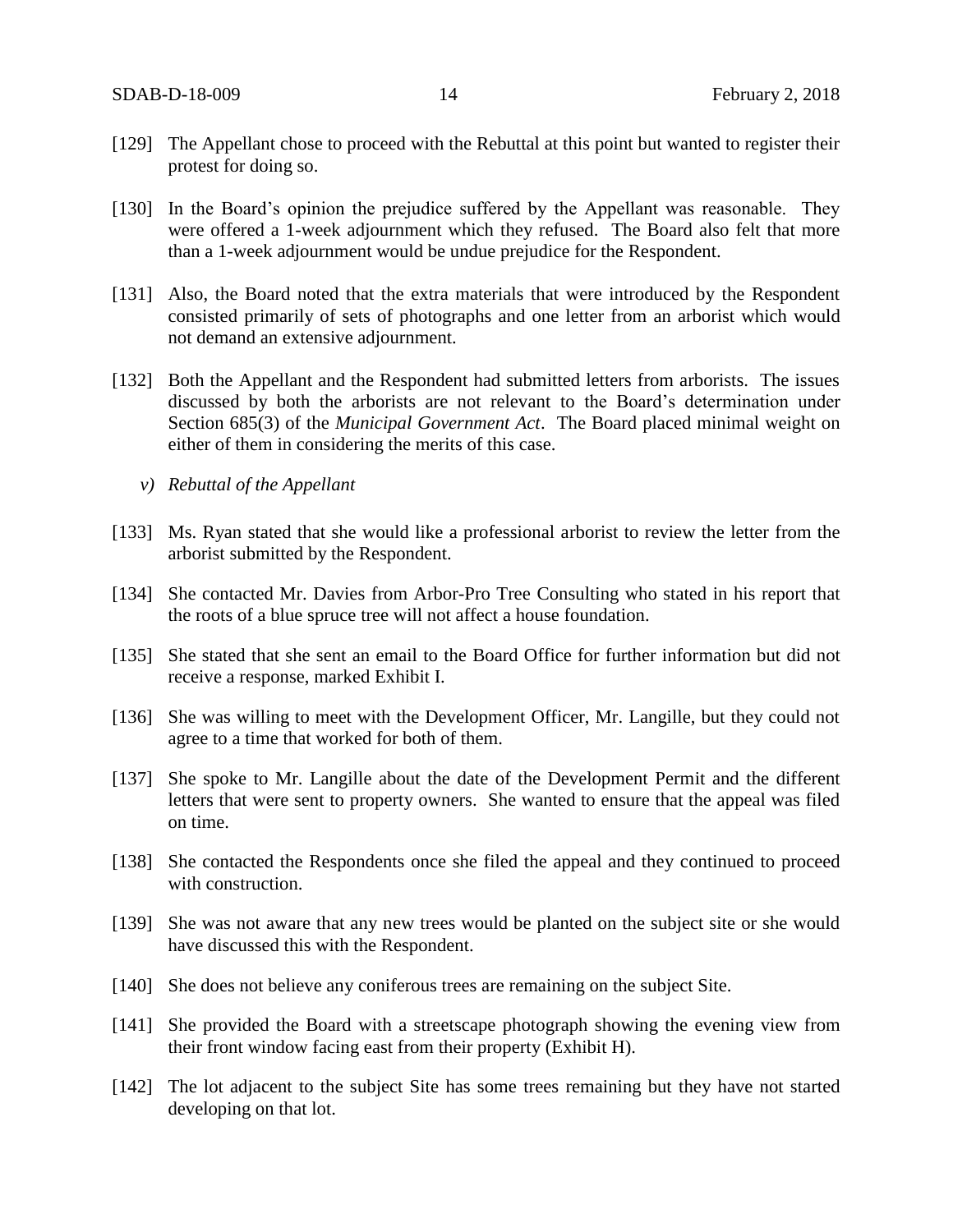- [143] She raised concerns with the proposed development in November and she was assured that there would be no impact on her property. She then received an email on December 11, 2017 indicating there would not be an issue with the trees on the property.
- [144] She provided the Board with a photograph looking straight onto the property from the front of the subject Site (Exhibit J).
- [145] In her opinion, there are two conflicting surveys but they did not have the opportunity to review it.
- [146] She believes she could sort out information and concerns with the developers if she had additional time.
- [147] She is concerned that incorrect information was provided to the Development Officer.
- [148] She stated that the footprint shown in TAB 4 does not represent her home.
- [149] The Respondent did not speak to her about the trimming the trees which they are entitled to do. However, they chose to cut down the trees and damage trees with construction so they may not survive.
- [150] The south side of her house does not have windows that face the subject Site. However, there is an extension on the house toward the back yard that has windows that face the subject site.
- [151] The front windows on the proposed house will look directly into the front of their property from the second floor. The proposed plans do not show any frosting on the windows to mitigate the privacy issues. With the removal of the trees, there is more of a privacy impact.
- [152] She was only aware of the setback and the cantilever facing their house at the hearing today. She is not aware of any window placement facing their house.
- [153] The image shown in TAB 8 is not a true image.
- [154] An arborist informed her that one tree that was not diseased, was cut down to 14 feet and that none of the trees on the property were in poor condition.
- [155] With regard to Mr. Langille's submissions, Mr. Wakefield stated that he spoke to the Subdivision Authority and received an email from a Land Title Agent who indicated that there is no title. The subdivision on the lot is not registered.
- [156] A decision was made on the proposed permit before the lot was registered which is different than what is listed on the Development Permit.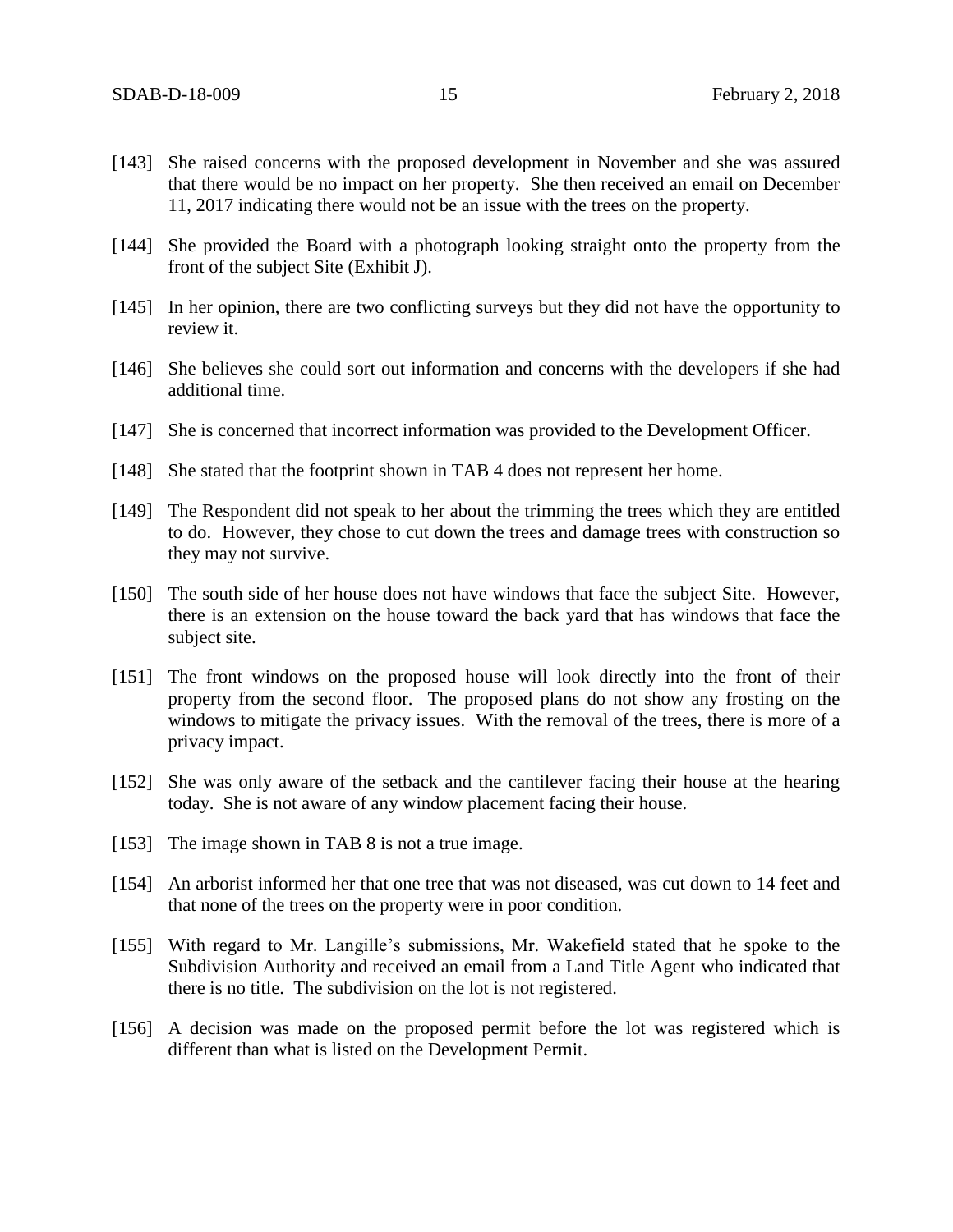- [157] He disagrees with Mr. Langille's comment that landscaping could be a civil issue as there are several sections in the Bylaw that deal with trees.
- [158] The plans in TAB 4 do not show the trees that are on the subject Site. If they intended to plant additional trees on the property, that should be shown on the plans.
- [159] The Board has a surveyor's report and the footprint of Ms. Ryan and Mr. York's house shows the frontage which is different.
- [160] The Board needs to have regard for Section 55.7.1(a) of the *Edmonton Zoning Bylaw* (TAB 10).

The Development Officer may require Landscaping in addition to that specified in Section 55 if:

- a. there is a likelihood that the proposed development will generate undesirable impacts on surrounding Sites and between Uses within the development, such as poor appearance, excessive noise, light, odours, traffic, litter or dust;
- [161] In their opinion, the concerns are not just a civil issue and the Development Officer should have taken the concerns more seriously.
- [162] The plans did not show everything that was on the subject site.
- [163] The patio will have a privacy screen but does not deal with the rest of the lot.
- [164] In their opinion, the Development Officer and the Respondent could have provided them with a copy of the plans as the copyright provision in the *Copyright Act* allows for that as long as you are not copying something to make a profit. Plus FOIP does not apply to Board proceedings
- [165] The Front Setback is further forward than on their property and the foundation will be more affected by the lack of trees.
- [166] Consultation should have been taken place to address the visual impacts and privacy.
- [167] In their opinion, no weight should be given to the Respondent's arborist letter (Exhibit G).
- [168] The appeal period ran 14 days from the date of the letter and not the receipt.
- [169] The proposed development does not comply with the regulations of the *Edmonton Zoning Bylaw* and is not a Permitted Use.
- [170] There was no Subdivision Plan at the time of the development permit application.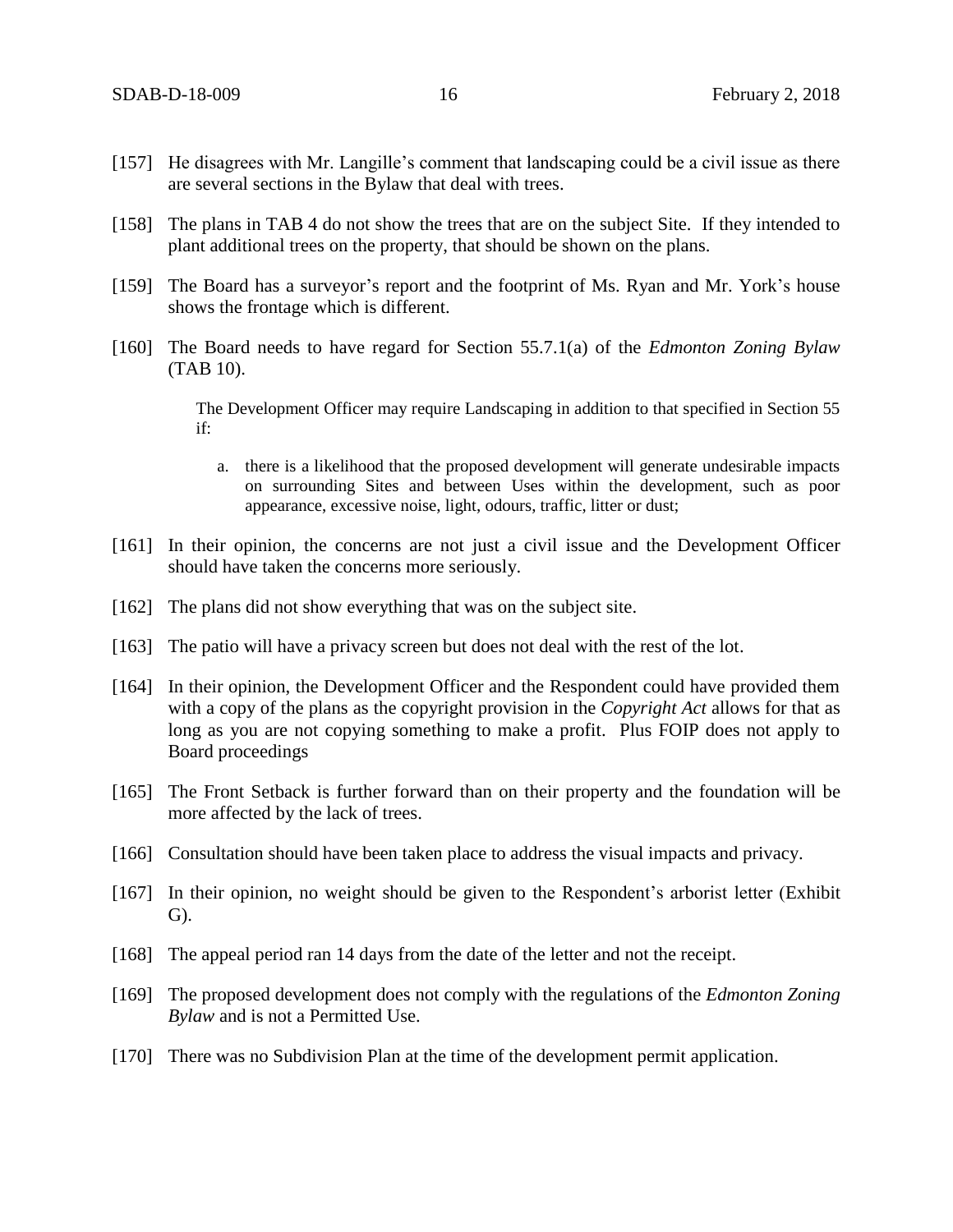- [171] Mr. Wakefield stated that the Board could adjourn the hearing for two weeks to see if the parties can work it out, if not, the Board can conclude and provide a decision. If the parties worked out any concerns, the Board could agree to their conditions.
- [172] A Development Permit was issued for Lot 30. TAB 2 is for Lot 30B and evidence shows that the initial application was for Lot 30. There is no congruence for a lot that does not exist.
- [173] An approved Subdivision is valid for one year.
- [174] The land has to be registered before the development permit application.

#### **Decision**

[175] The appeal is DENIED and the decision of the Development Authority is CONFIRMED. The development is GRANTED as approved by the Development Authority.

#### **Reasons for Decision**

- [176] Section 110.2(4) states a Single Detached House is a Permitted Use in the RF1 Single Detached Residential Zone (not a Discretionary Use as incorrectly set out in the agenda)
- [177] The Board needs to determine if the proposed development is a Permitted Use as described in the *Municipal Government Act*, section 685(3). Section 685(3) states:

(3) Despite subsections (1) and (2), no appeal lies in respect of the issuance of a development permit for a permitted use unless the provisions of the land use bylaw were relaxed, varied or misinterpreted or the application for the development permit was deemed to be refused under section 683.1(8).

- [178] The Board heard submissions from the Appellant that the proposed development should have been described as Discretionary due to alleged "non-compliance". It is the opinion of the Board that a non-compliant Permitted Use does not change the character of the proposed development from a Permitted Use. Further, the Board determined that the clerical error in the agenda did not change the character of the proposed development from that of a Permitted use.
- [179] If this proposed development was deemed non-compliant by the Development Authority because of a relaxation or variance, this would have the effect of changing the proposed development to a *discretionary development* under Section 12.4 of the *Edmonton Zoning Bylaw*. The use as a Permitted Use would remain the same under these circumstances.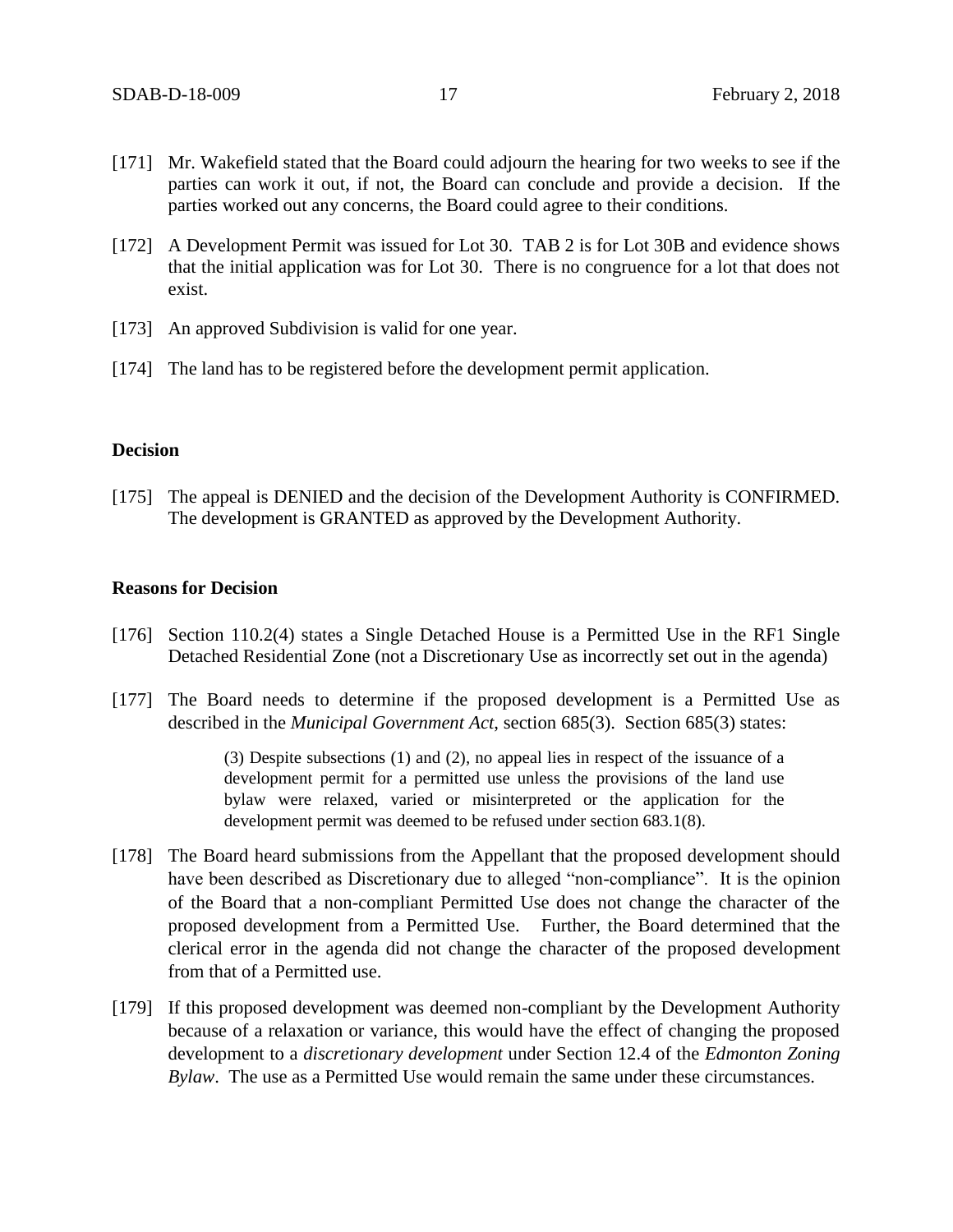- [180] Since the proposed development is considered to be Single Detached Housing that is a Permitted Use in the RF1 Zone, the Board must determine, pursuant to Section 685(3) of the *Municipal Government Act*, whether *the provisions of the land use by-law were relaxed, varied and misinterpreted.*
- [181] The Appellant referred to several alleged areas of non-compliance to demonstrate their right to appeal the Development Officer's decision. These will be discussed under the following headings:
	- 1. The Development Application Permit was for a lot that had not been registered
	- 2. No landscaping plan was provided contrary to Section 55 of the *Edmonton Zoning Bylaw*
	- 3. Actions of the Respondents prior to and after receiving the Notice of Appeal
	- 4. The Mature Neighbourhood Overlay was not complied with and raising privacy issues with respect to the placement of side windows and the Rooftop Terrace
	- 5. Community Consultation requirements
	- 6. Front Setback

# **1. Development Application Permit and subdivision for a lot that had not been registered.**

- [182] The original application for the Development Permit was dated July 7, 2017 as noted in the Appellant's submission at TAB 1. This application was for Single Detached Housing on Lot 30. Subsequent to this initial filing, the Mature Neighbourhood Overlay was significantly changed with the amendments coming into effect September 1, 2017. These changes required multiple alterations to the original plans as shown in TAB 4, page 2, such as the removal of the front driveway and the front attached garage. The Respondent worked with the Development Officer to amend the plans according the *Edmonton Zoning Bylaw* and Mature Neighbourhood Overlay regulations. On November 30, 2017, the Respondent re-applied for a Development Permit on Lot 30B. On December 1, 2017, the Development Officer approved the modified plans. Development Permit applications are often amended following the initial application and the Development Authority stated this as a commonly accepted process.
- [183] In supporting their appeal application, the Appellant pointed to s.13.2(1)(b) of the *Edmonton Zoning Bylaw* which requires an applicant to submit an application form fully and accurately completed in accordance with the following requirements:
	- [1] A legal description of the land on which the proposed development is to occur by lot, block, subdivision and *registered plan numbers* [emphasis added]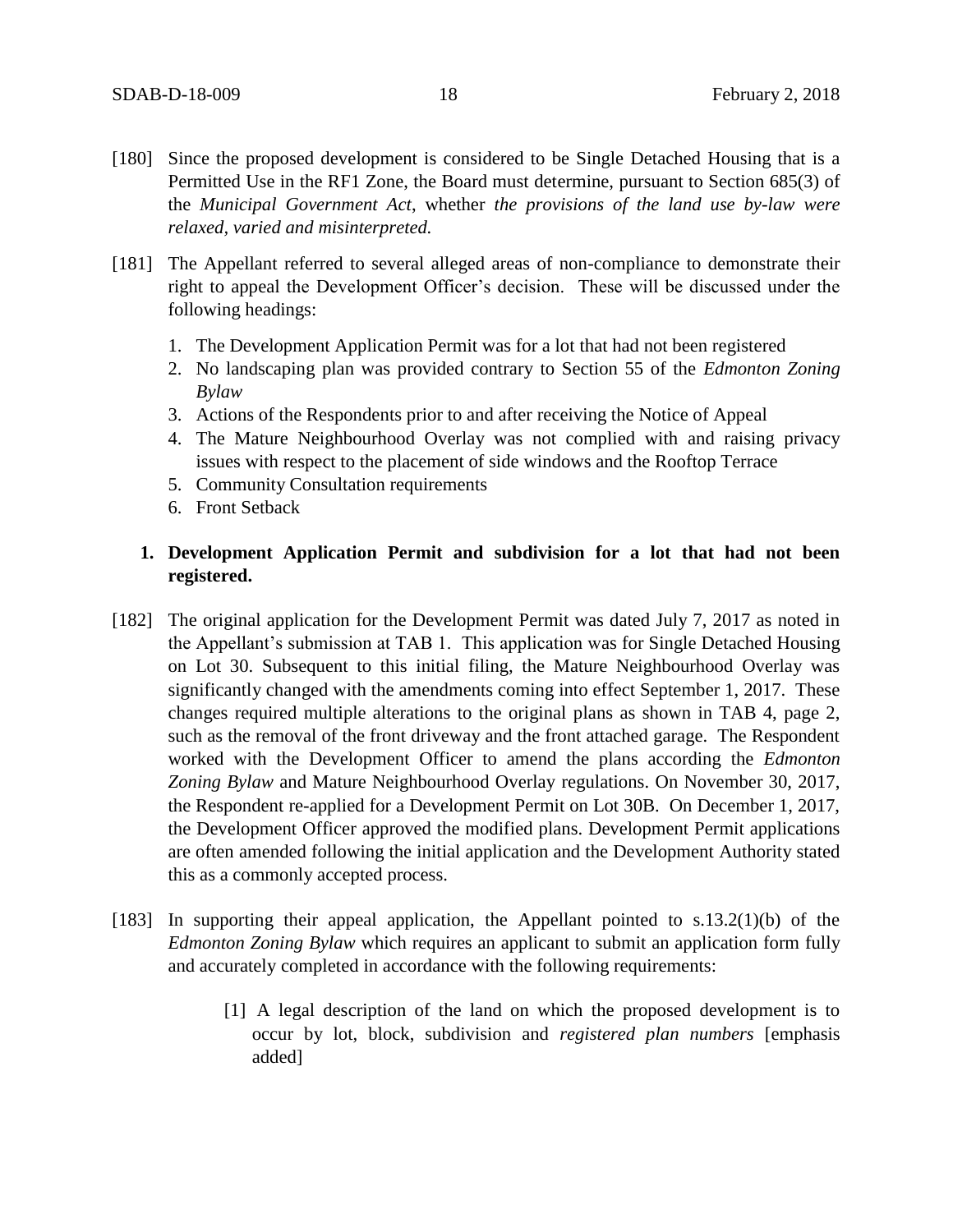- [184] The Appellant pointed to the Respondent's application dated November 30, 2017, to allege non-compliance with the bylaw. In that application, the Respondent had entered LOT 30B in the application rather than LOT 30.
- [185] The reason for doing so, as submitted by the Respondent and the Development Officer, was due to a subdivision application that was occurring at the same time. The Subdivision Authority (section 623 *Municipal Government Act*) and the Development Authority (section 624 *Municipal Government Act*) are separate entities and applications can be made to both departments simultaneously. It was the submission of the Development Authority and the Respondent that, had the subdivision application proceeded more quickly, the proposed development would have occurred on LOT 30B as it would have then been created and registered with Land Titles. The Development Officer further stated that, at the time of the hearing, the Subdivision Authority had approved the subdivision of the lot and the city had enacted on it. The Respondent has one year from the date of approval of the subdivision, to register such with Land Titles.
- [186] The Appellant refuted the above submitting that LOT 30B could never exist under the current block, subdivision, and registered plan number according to the methods used by the Land Titles Office when approving subdivisions. The Appellant conceded that they understood why the Respondent approached their development in this fashion but insist that no permit could be granted until such time as the subdivision was registered.
- [187] The Board disagrees. We find that s. 13.2(1)(b) of the *Edmonton Zoning Bylaw* has been satisfied. Concurrent applications to both Subdivision and Development Authorities are not uncommon in Edmonton to try to expedite a development project. This point is supported by the fact that the Appellant conceded that they understood why the Respondent approached their application in this manner.
- [188] While we do agree that no permit could be granted for Lot 30B prior to the registration of the subdivision, the permit was granted for the whole of Lot 30. This is the proper legal description with a registered plan number that satisfies the requirements of s. 13.2(1)(b).
- [189] The Appellant asserts that the application dated November 30, 2017 should have been an application for Lot 30, and by failing to do so renders the application invalid from the beginning for lack of congruence. We do not agree, given that the Appellant accepts the premise that if the subdivision was registered prior to granting the development permit, then the permit could have been issued for Lot 30B.
- [190] When deciding if a clerical error amounts to a fatal application, we must consider whether there would be prejudice to the Permit Applicant or any of the interested neighbours with respect to participating in the Permit process. The Board finds that there was no such prejudice here as all interested neighbours were notified as required under the *Edmonton Zoning Bylaw* regardless of whether the application was for Lot 30 or Lot 30B.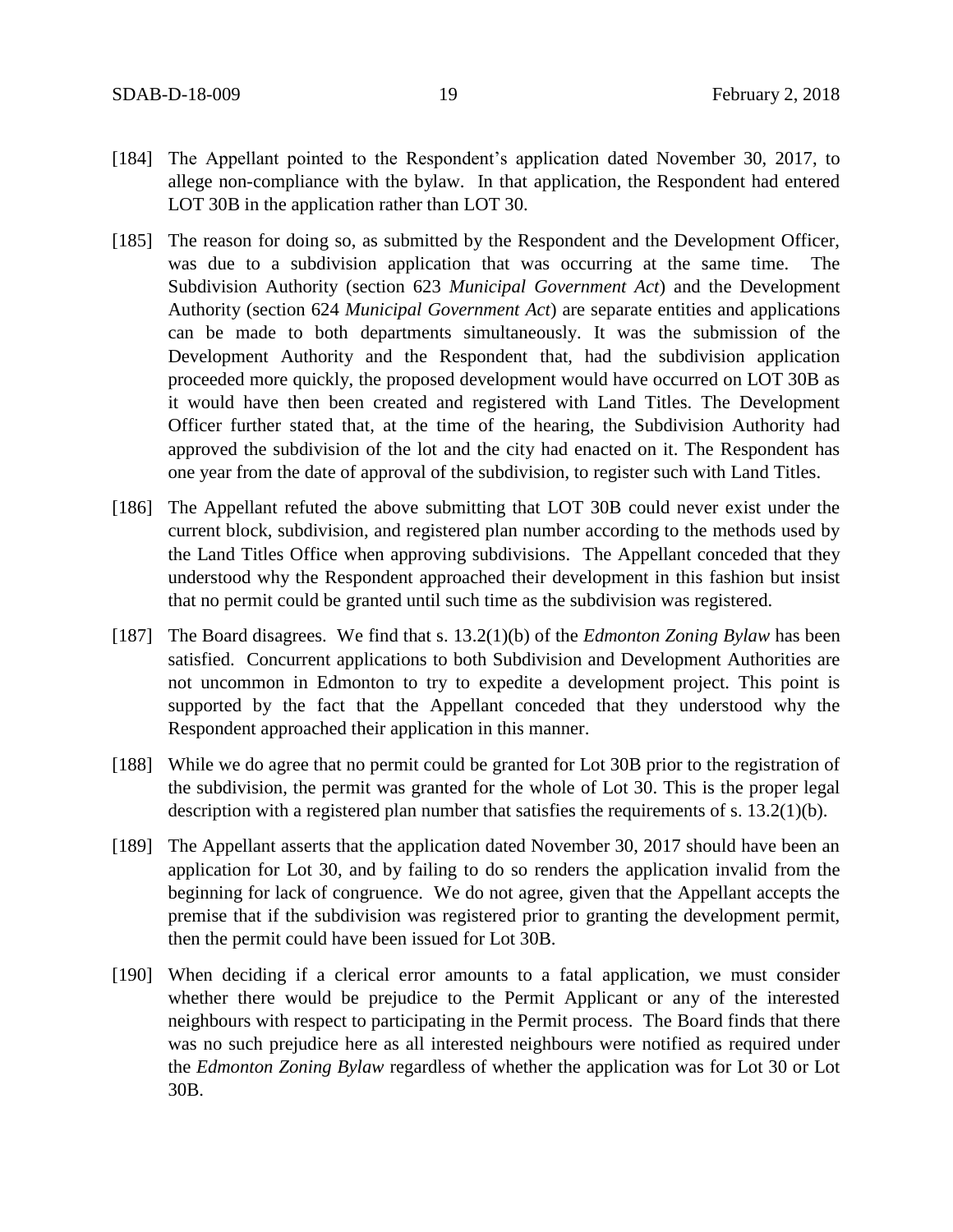[191] The Board finds that s. 13.2(1)(b) of the *Edmonton Zoning Bylaw* was not relaxed, varied or misinterpreted. Therefore, there is no right of appeal on these grounds. The Board also finds that the Development Officer had the authority to grant a Development Permit on Lot 30.

# 2. No Landscaping Plan was provided Contrary to Section 55 of the *Edmonton Zoning Bylaw*

- [192] The second area of non-compliance alleged by the Appellant was the lack of a landscaping plan, contrary to section 55 of the *Edmonton Zoning Bylaw*. Specifically, the Appellant points to section 55.1 (General Purpose), section 55.2 (Landscaping Requirements for Low Density Residential Developments), section 55.4 (Landscaping Plan and Context), section 55.5 (General Requirements), section 55.6 (Incentives for Preserving Existing Trees and Shrubs), and section 5.7 (Additional Landscaping Regulations for Specific Land Uses).
- [193] The General Purpose of this section of the bylaw reads:

The intent of these Landscaping regulations is to contribute to a reasonable standard of livability and appearance for developments, from the **initial placement of the Landscaping through to its mature state**, to provide a positive overall image for Edmonton and to encourage good environmental stewardship *[emphasis added].*

- [194] While it is alleged that the Respondent has improperly removed vegetation from their property and from the Appellant's, there appears to be no restriction in the General Purpose governing the removal of mature landscaping. The General Purpose only required that the developments use the regulations in section 55 as a guide for their decisions and *to contribute to a reasonable standard of livability.*
- [195] Reasonability is the standard that must be used to balance the right of the subject property landowner with the rights of adjacent land owners and the broader community. The Board heard submissions from the Respondent that the vegetation removed was necessary for their prudent development of the subject lands. We agree, notwithstanding that the methods for removal are in dispute. However, those methods are not before the Board in this application.
- [196] When considering this application, it appears to be reasonable to this Board that some removal of vegetation would be required in order to permit the development to take place. The Board also accepts the Respondent's position that they attempted to preserve other mature vegetation on the site and that they intend to plant new trees on a portion of the property line where vegetation was removed.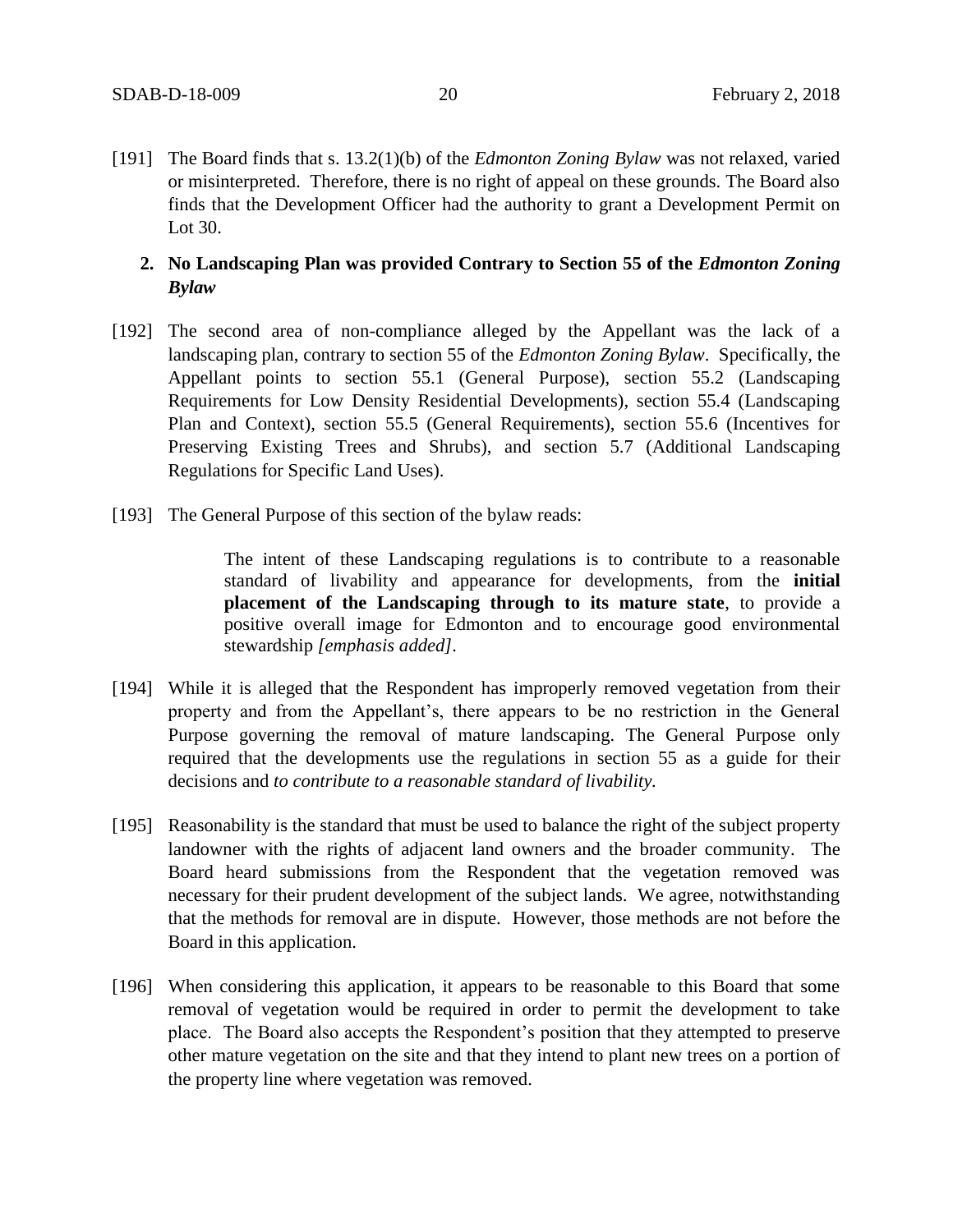This combined approach to landscaping reasonably satisfies the requirements in the General Purpose through both a consideration of new landscaping and the retention of mature vegetation on the site. The Board therefore, finds no relaxation, variance or misinterpretation of this subsection.

- [197] With respect to section 55.2, Landscaping Requirements for Low Density Residential Developments, the Development Authority submitted that they were satisfied with the Site Plans provided. The Plan includes new foliage to be added which demonstrates compliance with the requirements of section 55.2 where the requirements can be satisfied by either new or existing trees. In addition, the Responded declared their intent to plant a row of aspens between the two houses at the property line though this is not specifically mentioned on the site plan. Landscaping has been conditioned on the Development Permit.
- [198] The Board arrives at this conclusion by reading section 55.2 as a whole and accepts the Development Authority's position that they were satisfied with the provision of Landscaping on the subject lot with respect to the Landscaping Requirements of this section. The Board therefore, finds no relaxation, variance or misinterpretation of this subsection.
- [199] In the alternative, if the Board is incorrect in this conclusion, we find that there would be no miscarriage of justice in allowing a relaxation specifically to section 55.2 nor would that relaxation satisfy the Board's test under the *Municipal Government Act* section  $687(3)(d)$ . We arrived at this conclusion based on the photographic and oral evidence provided at this hearing. The Board observed that there was an abundance of mature trees remaining on this site. As such, the development would have met the meager landscaping requirements in section 55.2 simply by virtue of the existing trees that will remain on the site.
- [200] With respect to section 55.4, the Appellant alleges that the Respondent had an obligation to comply with the more intensive Landscape Plan and Context requirement, as distinguished from a more general Site Plan. This section does not apply to the development in question as it only extends to developments listed in section 55.3. Those developments do not include Single Detached Housing.
- [201] The Appellant alleged that Residential-Related Use Classes included Single Detached Housing which brought this application under section 55.3. This Board disagrees as on reading section 7.3, the definition of Residential-Related Use Classes, this is not the case. Therefore, section 55.4 does not apply to this development and the Board finds no relaxation, variation or misinterpretation of this subsection.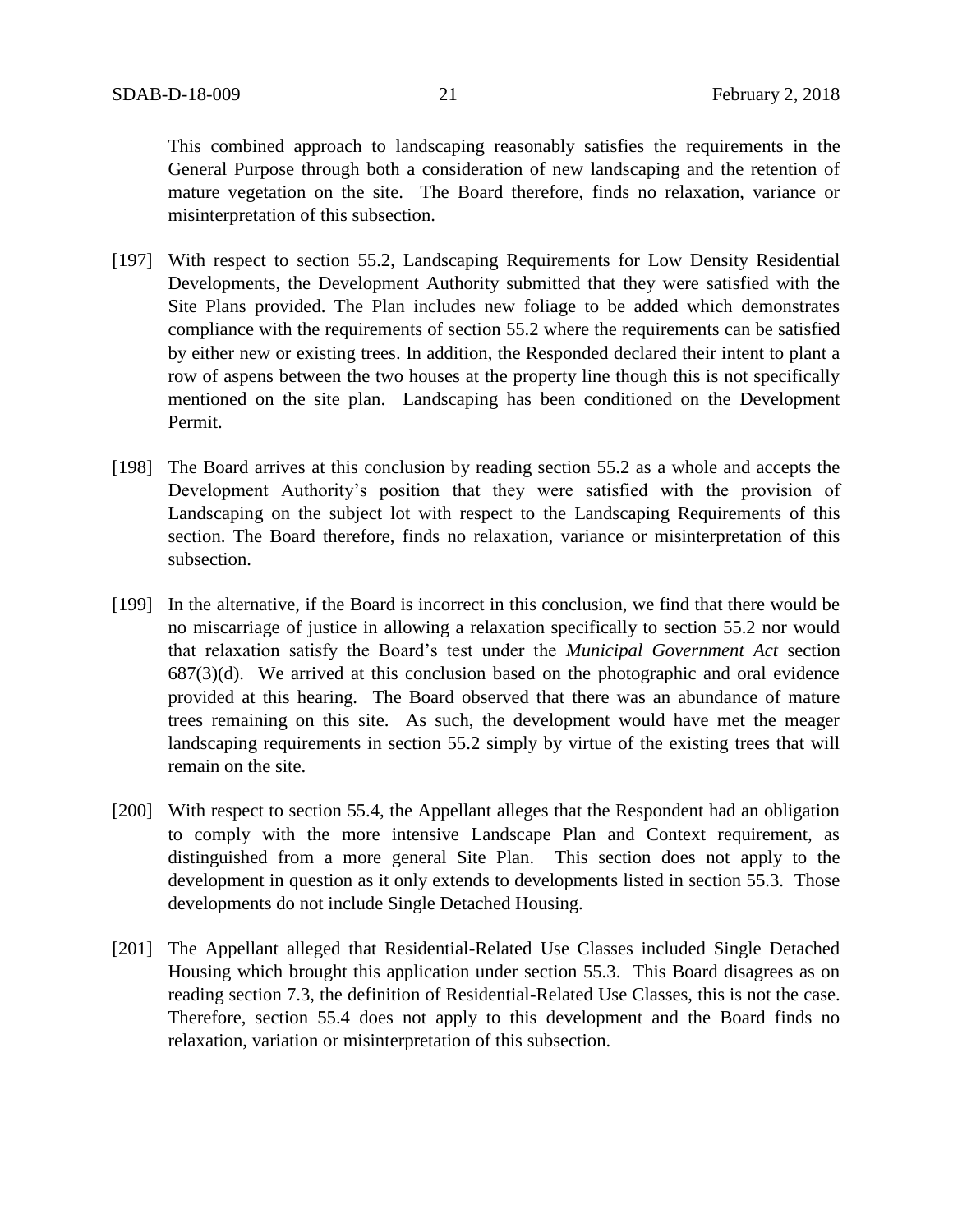- [202] The Appellant also mentioned section 55.5, General Requirements. This subsection requires that landscaping be a condition of the issuance of a permit where, amongst other things, the development concerns an existing development, future development on a subject site and large parking lots.
- [203] The Board finds that this subsection does not pertain to the subject property or development application and therefore, finds no relaxation, variance or misinterpretation of section 55.5.
- [204] The Appellant also relied on section 55.6, Incentives for Preserving Existing Trees and Shrubs. Reading the plain meaning of this section, it appears that this subsection simply provides an incentive to landowners to preserve existing trees, but does not operate as a prohibition on removing them.

This subsection reads:

- 1. Existing vegetation should be preserved and protected unless removal is demonstrated to be **necessary or desirable to efficiently accommodate the proposed development**. [emphasis added]
- 2. The requirement to provide trees and shrubs may be satisfied either through planting new or preserving existing trees and shrubs.
- [205] As discussed above, this Board finds that the Respondent took reasonable steps to preserve existing vegetation and was entitled to remove vegetation where necessary or desirable to efficiently accommodate the proposed development. This Board accepts the Respondent's position that the trees removed were both necessary and desirable in this manner and finds no relaxation, variance or misinterpretation of section 55.6.
- [206] In reading section 55.6 as a whole, the incentive exists to limit the requirement for new landscaping requirements found in section 55.2. This is supported by section 55.6(2). As discussed above, the Respondent has met the landscaping requirements and would not need to rely on this incentive to satisfy those requirements.
- [207] If that were not the case, this Board finds that this section operates simply as an incentive and does not replace a requirement on the Respondent to preserve all existing trees on the site. Should a Permit Applicant wish to remove vegetation on the site they would simply need to demonstrate that it is desirable to efficiently accommodate the proposed development.
- [208] Finally, the Appellant relies on section 55.7, Additional Landscaping Regulations for Specific Land Uses. The Board finds that this subsection does not apply to the proposed development. This section is drafted to deal with situations where there are undesirable impacts on surrounding sites and between uses (section  $55.7(1)(a)$ ).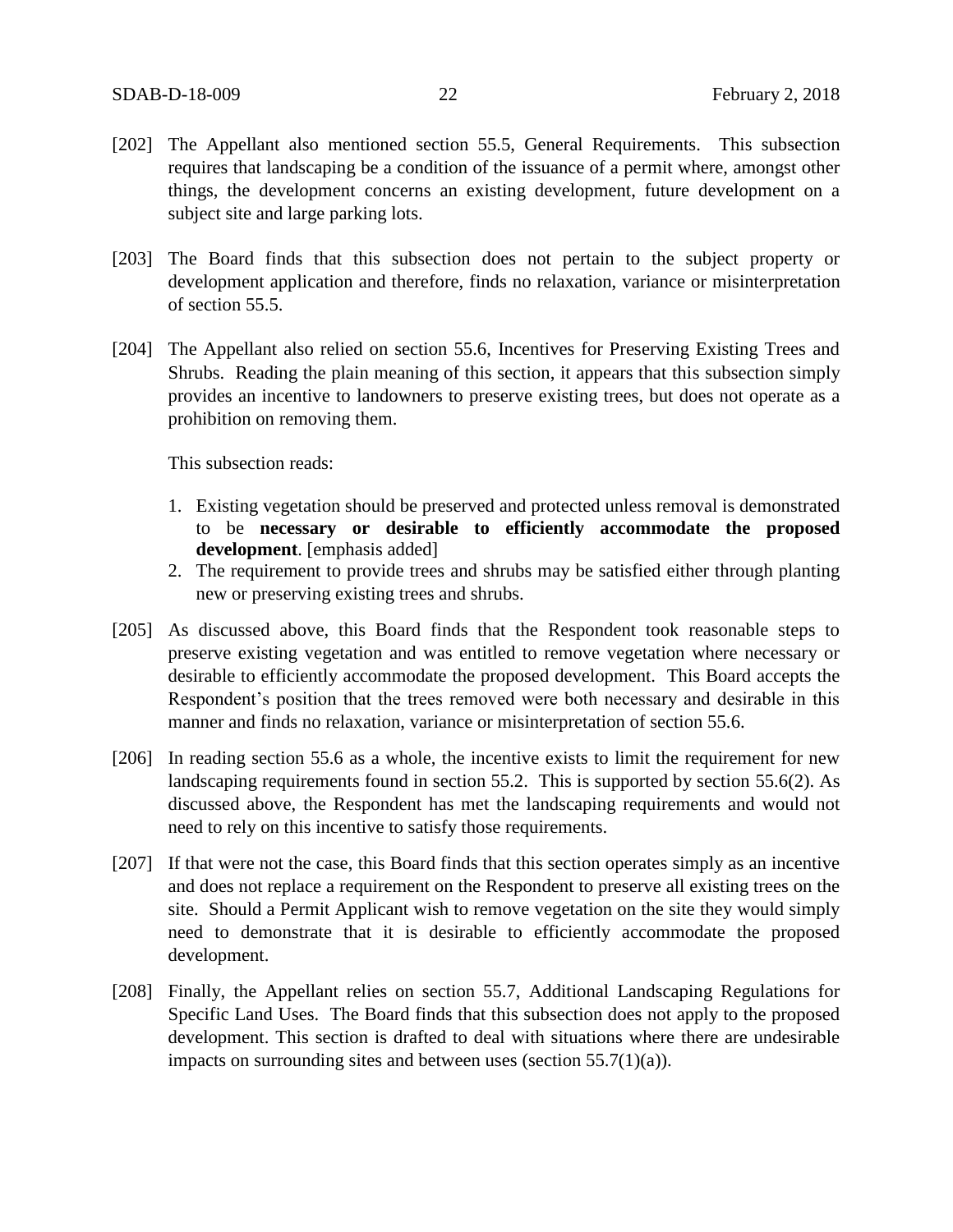This position is strengthened by section 55.7(1)(b) which specifically contemplates that additional landscaping is warranted due to a combination of uses. The Bylaw goes on to describe such potential combination of uses, none of which apply to this application.

- [209] This application concerns Single Detached Housing adjacent to other Single Detached Housing. There is no combination of uses as contemplated by section 55.7 and therefore, the Board finds that there was no relaxation, variance or misinterpretation of this subsection.
- [210] The Board therefore finds that none of the subsections in section 55 were relaxed, varied or misinterpreted and there are no rights of appeal under these subsections referenced by the Appellant.

## 3. **Actions of the Respondents prior to and after receiving the Notice of Appeal**

- [211] The Appellant stated that the Respondent started construction prior to the end of the appeal period and continued after receiving the Notice of Appeal on Dec. 22, 2017. The Respondent claimed they had to secure the property and tradesmen were allowed to remove their property after that date but no further construction took place in accordance with section 17.1.3.
- [212] While the Board understands the allegations of the Appellant on this point, this is an issue of enforcement. This Board is only dealing with an application for a Development Permit and not the conduct of the parties in relation to this development. There are means of dealing with these types of grievances which do not include the Subdivision and Development Appeal Board.
- [213] Therefore, the Board finds that this is not a ground where the *Edmonton Zoning Bylaw* was relaxed, varied or misinterpreted. There is no right of appeal on these grounds.

# **4. The Mature Neighbourhood Overlay was not complied with and raising privacy issues with respect to the placement of side windows and the Rooftop Terrace**

[214] The Appellant relied on a General Purpose of the *Mature Neighbourhood Overlay* which is outdated. The version presented by the Appellant reads:

> The purpose of the Overlay is to ensure that new low density development in Edmonton's mature residential neighbourhoods is sensitive in scale to existing development, maintains the traditional character and pedestrian-friendly design of the streetscape, **ensures privacy and sunlight penetration** on adjacent properties and provides opportunity for discussion between applicants and neighbouring affected parties when a development proposes to vary the Overlay regulations *[emphasis added].*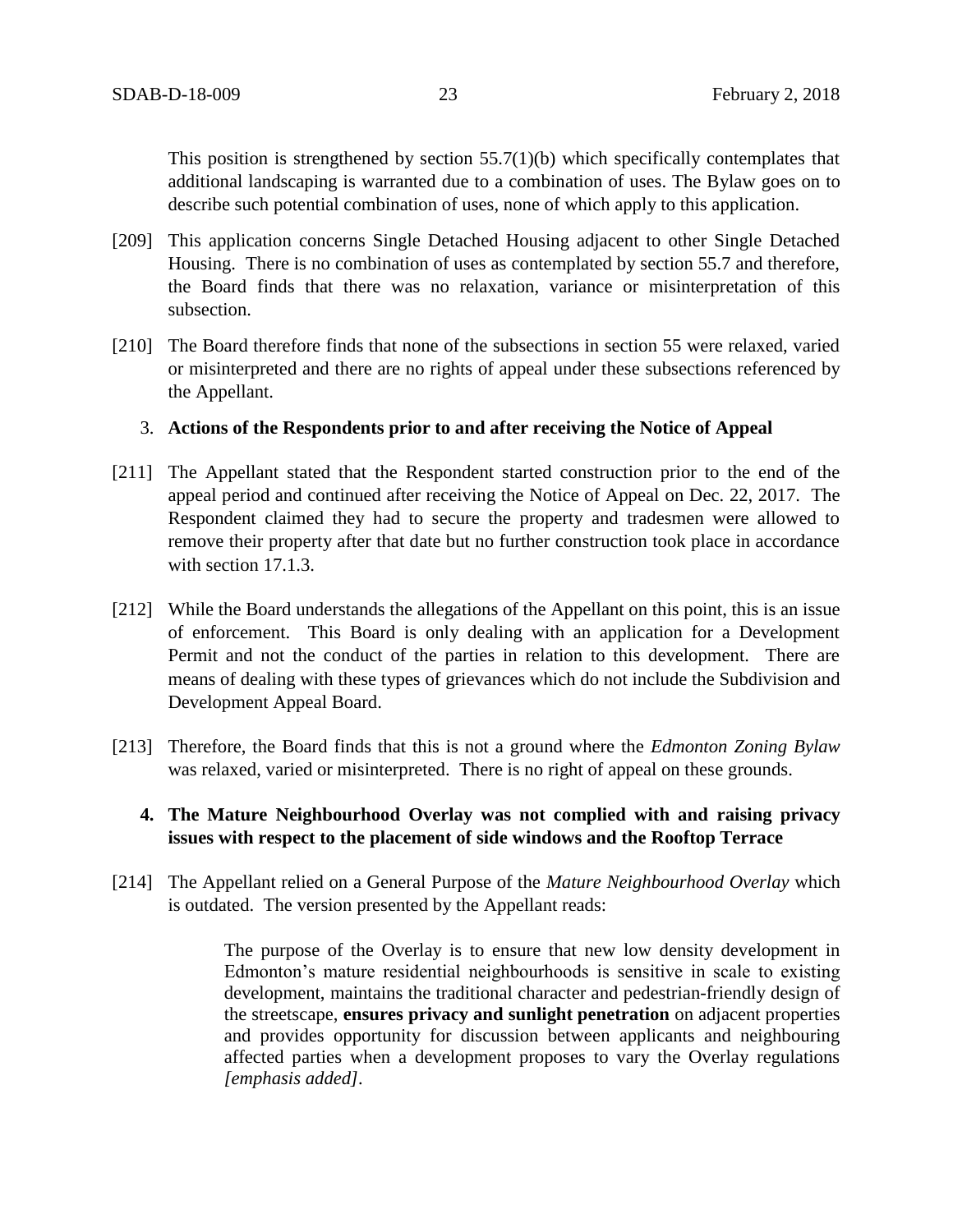[215] The revised version of this section now reads:

The purpose of this Overlay is to regulate residential development in Edmonton's mature residential neighbourhoods, while responding to the context of surrounding development, maintaining the pedestrian-oriented design of the streetscape, and to provide an opportunity for consultation by gathering input from affected parties on the impact of a proposed variance to the Overlay regulations.

- [216] The Board observes that there was a clear intention to remove the section of the definition relating to privacy and sunlight penetration. This is the section of the General Purpose on which the Appellant sought to rely and which is no longer in effect.
- [217] The Appellant argues that the removal of vegetation has the effect of decreasing visual and auditory privacy. As such, they rely on the former version of the General Purpose to support their contention that a variance was in effect granted. However, the removal of the trees has the effect of increasing sunlight penetration, which is another objective of the former General Purpose which the proposed development would support. The Appellant cannot have the advantage of the General Purpose without also assuming the burden of it.
- [218] Even with this analysis, the fact is that the General Purpose is amended and the Board is required to make its determinations under current legislation.
- [219] The only submissions by the Appellant regarding the General Purpose on a reading of the new version, is their belief that the two versions are very similar and that privacy could still be read into the definition.
- [220] The Board disagrees. The deliberated removal of wording from the General Purpose section must support the opposite conclusion. The Board finds that the General Purpose of the Overlay is now as it is written and privacy no longer has the same importance in this Overlay as it once did with the previous General Purpose.
	- a) Side Windows
- [221] Privacy is still a material concern in this Overlay, but is not as pressing a concern as it once was. This is supported by the fact that the Overlay still considers privacy in section 814.3(8) with respect to the locational criteria of side windows in relation to the side windows of Dwellings on the Abutting properties. This is the second grounds of appeal alleged by the Appellant with respect to the Mature Neighbourhood Overlay.

Section 814.3(8) reads:

Where an interior Side Setback is less than 2.0 metres,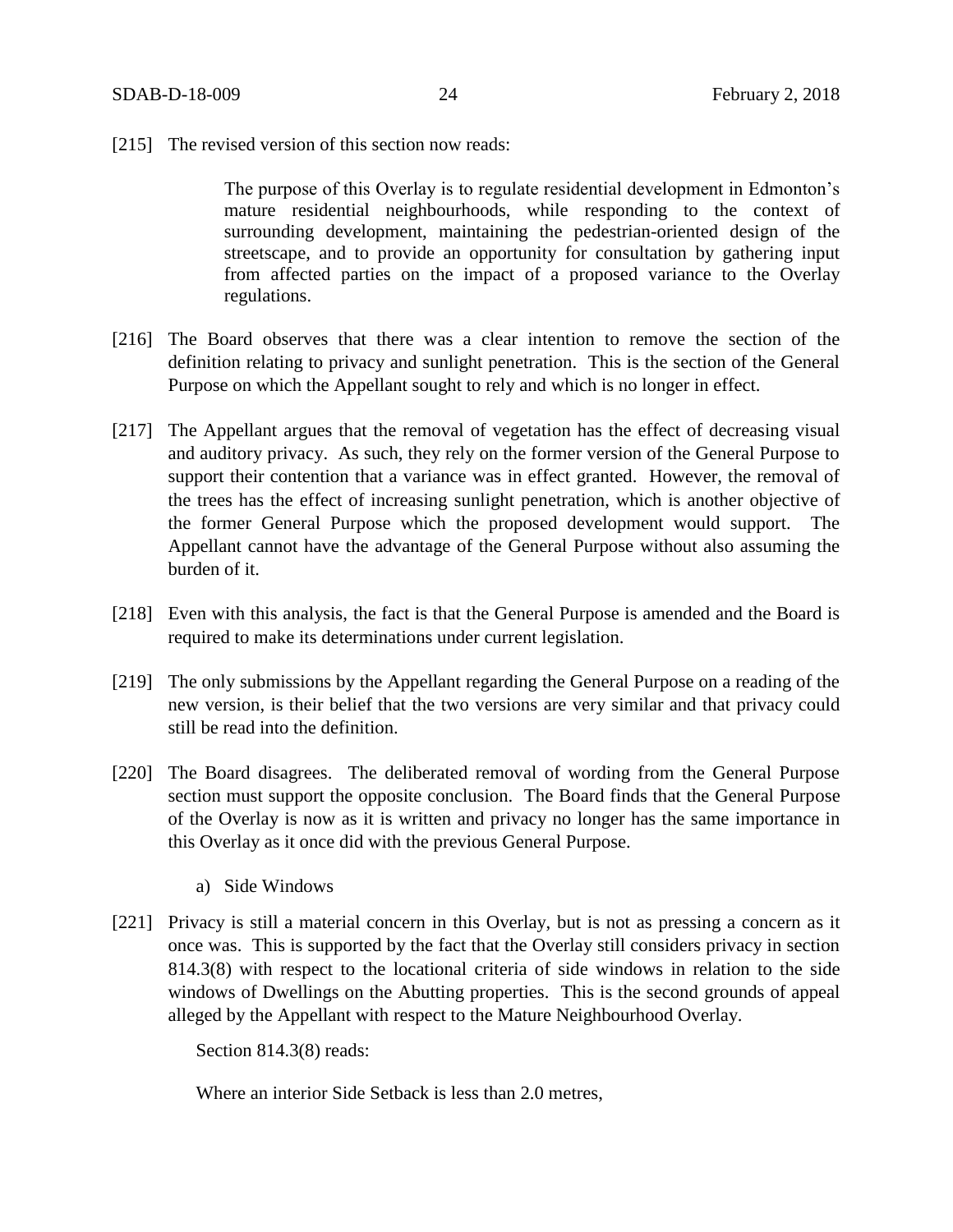- a) The applicant shall provide information regarding the location of side windows of the Dwellings on the Abutting properties and Amenity Areas on Abutting properties;
- b) The side windows of the proposed Dwelling shall be located to reduce overlook into Amenity Areas of the Abutting properties; and
- c) The proposed Dwelling shall incorporate design techniques, such as, but not limited to translucent window treatment, window location, raised windows, or Privacy Screening, to reduce direct line of sight into the windows of the Dwelling on the Abutting property.
- [222] This section applies to the proposed development. The evidence presented by the Respondent by way of photographs, showed that there is a general lack of side windows on the Appellant's dwelling. The Appellant contradicted this by saying that there is a portion of their house that is stepped back from the south façade that does have windows. The Board finds that the stepped back portion of the Appellant's dwelling is of sufficient distance from the south lot line as to not be affected by window placement on the proposed development, therefore this section regarding window placement would not apply.
- [223] Subsection 814.3(8) only applies in those situations where the interior side setback is less than 2.0 metres. This suggests that the privacy overlook criteria, with respect to abutting Dwelling windows, are dealing with those windows which would experience a material impact, namely the ones abutting the side lot line.
- [224] In addition, the Appellant contends that the side windows of the Respondent's proposed development will look in through the front windows of the Appellant's property and which is exacerbated by the removal of the mature trees that took place. The Board is not persuaded by this submission. The effect of the Appellant's front windows looking toward the side yard of the subject property is largely due to the siting of the Appellant's house. While this would not determine the placement of the Respondent's dwelling, it must be considered as one of many factors in balancing the Respondent's right to develop their property.
- [225] The Respondent provided verbal evidence that new trees would be planted along the property line between the two dwellings. These trees will have the effect of providing privacy screening into the Appellant's front windows, if in fact, there is an overlook issue.
- [226] The Respondent was required to provide information regarding the location of side windows of the Dwellings on Abutting properties. We heard evidence from the Respondent that this was provided in accordance with section 814.3(8)(a) and, given the Development Officer approval for the proposed dwelling, the Board accepts that this was done to his satisfaction.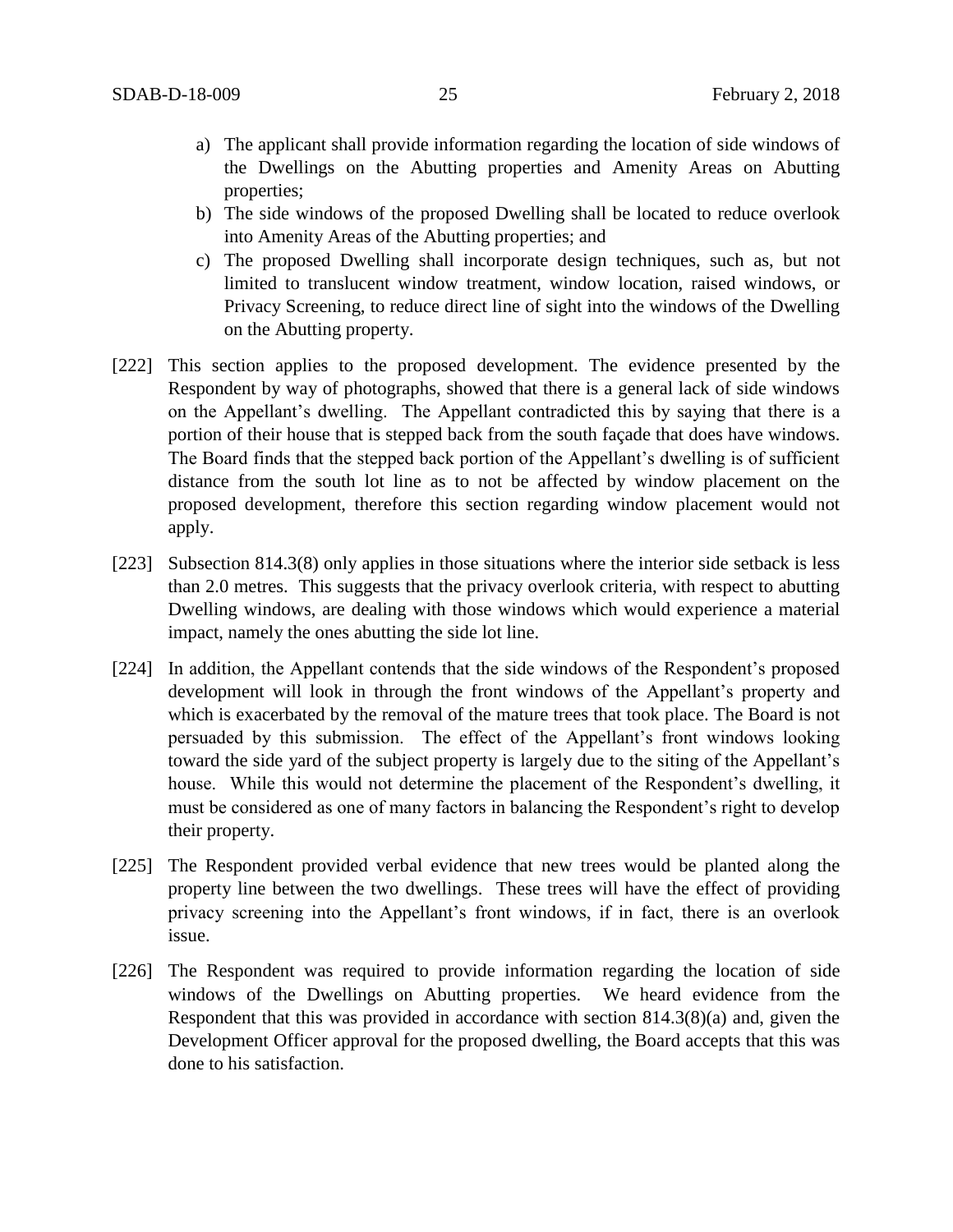- [227] Therefore, the Board finds that there was no relaxation, variance or misinterpretation of the General Purpose of the Overlay nor from the placement of the side windows on the proposed development. There is no right of appeal on these grounds.
	- b) Rooftop Terrace
- [228] The Appellant contends that in light of the removal of the trees, the development of the Rooftop Terrace becomes more intrusive and invasive. However, Rooftop Terraces are a permitted form of development as long as they comply with the stepback requirements of the *Edmonton Zoning Bylaw*.
- [229] The proposed development complies in all regards with the Rooftop Terraces regulations (section 61). There is nothing in that section, the underlying zone or the *Municipal Government Act* that suggests that the development of a Rooftop Terrace is discretionary. Therefore, to suggest that a Rooftop Terrace has a negative impact on the privacy of the Appellant's site is irrelevant.
- [230] The Appellant also raised section 94 but these regulations pertain to Apartment Housing or Group Homes and not to Single Family Dwellings.
- [231] Any development may have a negative impact on the privacy of adjacent neighbours. However, the purpose of the *Edmonton Zoning Bylaw* is to regulate the extent that the privacy and development rights of adjacent landowners and balance these with the rights of the landowners of the property to be developed. In this case, the proposed development includes a fully compliant rooftop terrace with no alleged variances. This Board finds that this compliant rooftop terrace balances the rights between the two landowners and, therefore, there was no relaxation, variances or misinterpretations on this issue. There is no right of appeal on these grounds.
- [232] The Appellant makes mention of *Bell v City of Edmonton et. al,* 2017 ABCA 354. That case was an application for leave to appeal which was ultimately granted. The Appellant relies on that case to support the contention that noise is a privacy concern which must be considered by the Board in allowing Rooftop Terraces.
- [233] The Board disagrees. That decision simply granted a right to appeal the underlying SDAB decision and made no findings on the legal issues raised. As such, this Board is not convinced by the Appellant's submissions that privacy concerns in relation to noise override the Respondent's right to develop a Rooftop Terrace if they so choose.
- [234] Similarly, in *Garneau Community League* v *City of Edmonton*, et. al 2017 ABCA 374, the case was returned to the SDAB with no findings on the legal issues raised.
- [235] Alternately, if the Board did accept this submission by the Appellant, we would find that there is not an unreasonable amount of noise generated simply by virtue of a Rooftop Terrace development and the removal of vegetation that straddled the property line.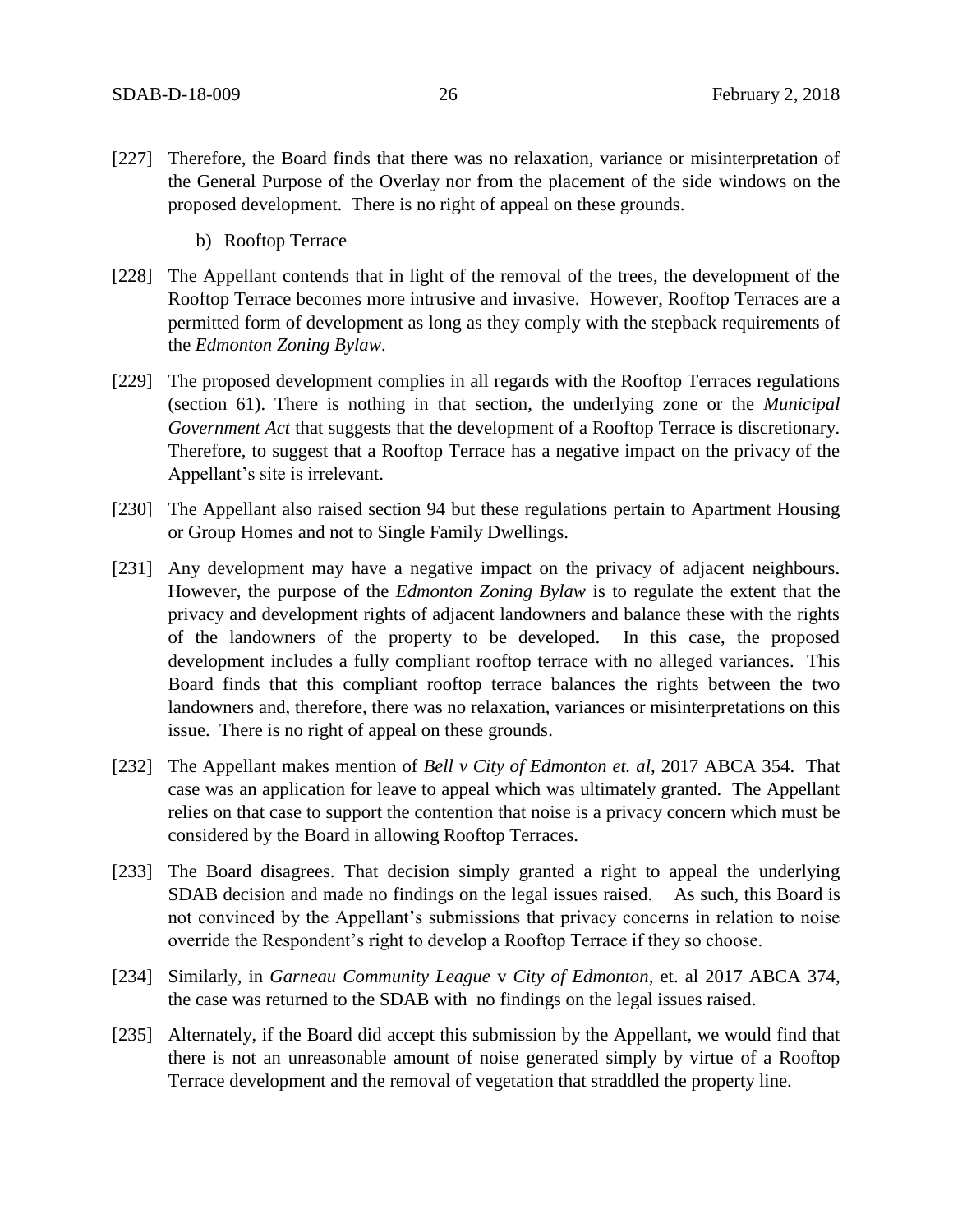## **5. Community Consultation**

- [236] The Appellants requested meetings to view the plans at the Appellant's office. The Respondent wanted the meetings to be held at the site. The Respondents indicated that they could not provide a copy of the plans to the Appellant for copyright reasons. After the appeal was filed, the Appellant had the right to view the plans at the Board office.
- [237] The Development Officer approved the application as a Class A development. Pursuant to Section 12.3 of the *Edmonton Zoning Bylaw,* Class A Permitted Development:

This class includes all developments for which applications are required and are for a Permitted Use or Accessory Building or activities and the Development Permit complies in all respects to the requirements of this Bylaw.

[238] The General Purpose of the MNO states:

The purpose of this Overlay is to regulate residential development in Edmonton's mature residential neighbourhoods, while responding to the context of surrounding development, maintaining the pedestrian-oriented design of the streetscape, and to **provide an opportunity for consultation by gathering input from affected parties on the impact of a proposed variance** to the Overlay regulations. *[Emphasis added]*

- [239] Further, Table 814.5(2) states who must be consulted depending on which variance is being sought. The connection between the General Purpose and section 814.5 is, that in order for community consultation to be required, a variance must be requested for that development. As discussed above, no variances were sought. Therefore, there is no obligation on the part of the Respondent to have conducted community consultation.
- [240] The Appellant also claimed that the privacy issue should have demanded community consultation be undertaken. As previously discussed, privacy was removed from the General Purpose of the Overlay. Moreover, this Board found that those provisions dealing with privacy and overlook in section 814.3(8) did not necessitate a variance on these issues.
- [241] The Board finds that community consultation was not required under these circumstances. No variances to the Mature Neighbourhood Overlay were requested through the application and the Board has not arrived at a different conclusion through its deliberations. It is the opinion of the Board that this is a compliant, Permitted Use, proposed development. The Board finds that there are no grounds for appeal on this basis.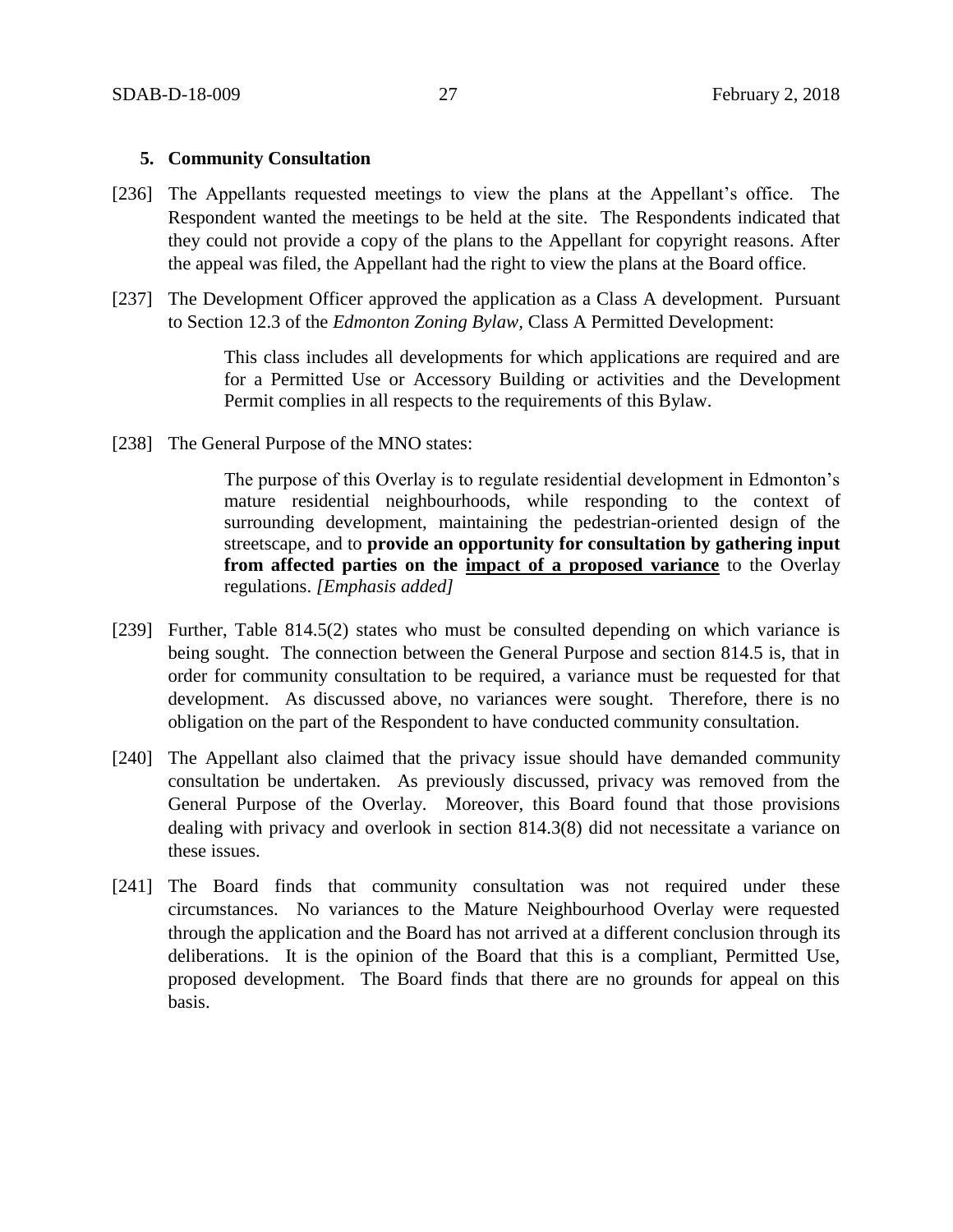[242] The Appellant referenced *Thomas v City of Edmonton*, 2016 ABCA 57. That case referred to the need for community consultation when a variance had been requested for a development. However, in this case the permit is for a Class A development, therefore, as there were no variances granted, there was no need to engage in community consultation.

## **6. The Front Setback**

- [243] The regulations governing the Front Setback of the subject property are found in section 814.3(1) of the Mature Neighbourhood Overlay. Under that Overlay, the Front Setback of the proposed development must be a minimum of 3.0 metres and shall be consistent within 1.5 metres of the average of the Front Setback of the two abutting lots, to a maximum of 20 percent of the Site Depth.
- [244] The Front Setback of the proposed development is not connected in any manner to the house that had been previously situated on that property although the Appellants argued that there should be a connection.
- [245] Based on evidence submitted, as part of the Respondent's Development Permit Application, the Front Setback of the Appellant's house is 10.07 metres and the Abutting Lot to the east is 6.68 metres. Using these values, the Front Setback of the subject site would have to be consistent with the average of these two measurements or 8.38 metres. This means that the proposed Front Setback could be between 6.88 metres and 9.88 metres from the Front Property line.
- [246] The Front Setback was set at 8.96 metres and is well within this range. Therefore, no relaxation, variance or misinterpretation of this regulation occurred according to the Mature Neighbourhood Overlay.
- [247] The Appellants also argued that the calculation methods used by the surveyors are inaccurate or flawed. In support, the Appellants produced the Real Property Report of their property (dated 1995) which suggests that the Front Setback was 11.19 metres instead of 10.07 metres, the distance shown on the chart by Pals Geomatics (2017), a registered surveyor in the Province of Alberta.
- [248] The Board prefers the evidence of the surveys which were conducted more recently, that being those of Pals Geomatics which were conducted for the purposes of the Respondent's Application. The Board heard evidence from the Development Officer that surveying technology has become more accurate as that technology has advanced. This is a logical conclusion and the Board accepts this conclusion.
- [249] Moreover, the Development Officer and Respondent both provided evidence regarding the calculation methods of surveyors with respect to measurement locations. Namely, they suggest that registered surveyors practicing today understand the methods of measurement generally accepted by the Development Authority.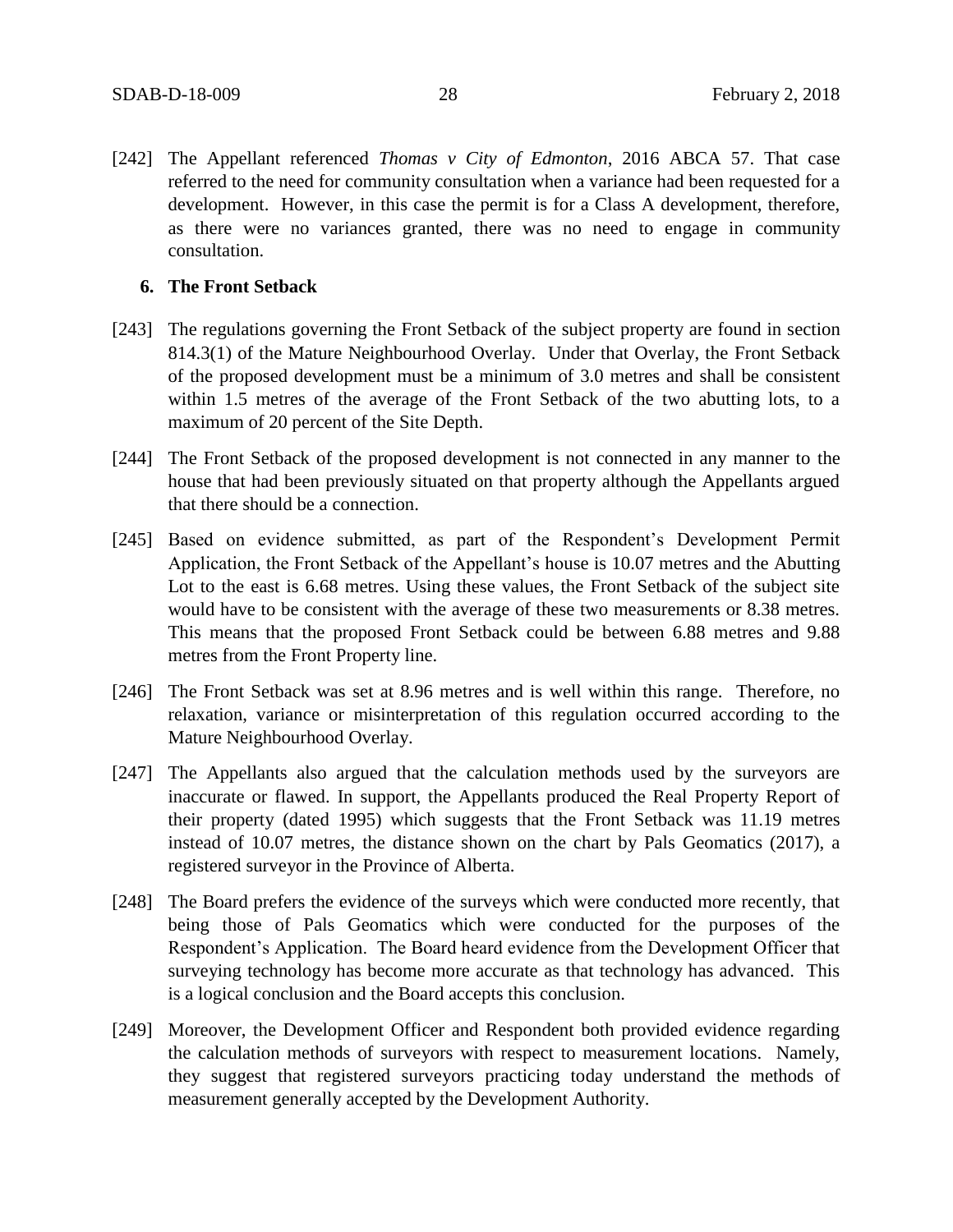The Board accepts that the Pals Geomatics surveys are the more reliable drawings when compared to the Appellant's Real Property Report of several years ago.

- [250] The Board and the Development Authority must be able to rely on the professional documentation submitted as part of an application. This includes architectural drawings, engineering reports and survey drawings.
- [251] Alternately, if this Board is wrong in coming to this conclusion, there would be no material difference to the decision. If the 11.19 metres value from the Appellant's Real Property Report is used, the average of the abutting lots becomes 8.94 metres. The proposed development could be situated between 7.44 metres and 10.44 metres. As the drawings place it at 8.96 metres, it complies. The Board finds that there would be no miscarriage of justice, notwithstanding the Appellant's contention that the Front Setbacks of Abutting Lots were miscalculated, which this Board does not accept.

### **Summary**

[252] In consideration of the above, this Board finds that none of the grounds for appeal submitted by the Appellant demonstrate a relaxation, variation or misinterpretation of the *Edmonton Zoning Bylaw*. Therefore, the Appellant has no right to appeal the decision of the Development Authority pursuant to Section 685(3) of the *Municipal Government Act*  and the appeal must fail.

Patricia L. Janes.

Ms. P. Jones, Presiding Officer Subdivision and Development Appeal Board

Board Members in Attendance Mr. B. Gibson; Mr. R. Handa; Ms. G. Harris; Mr. K. Hample